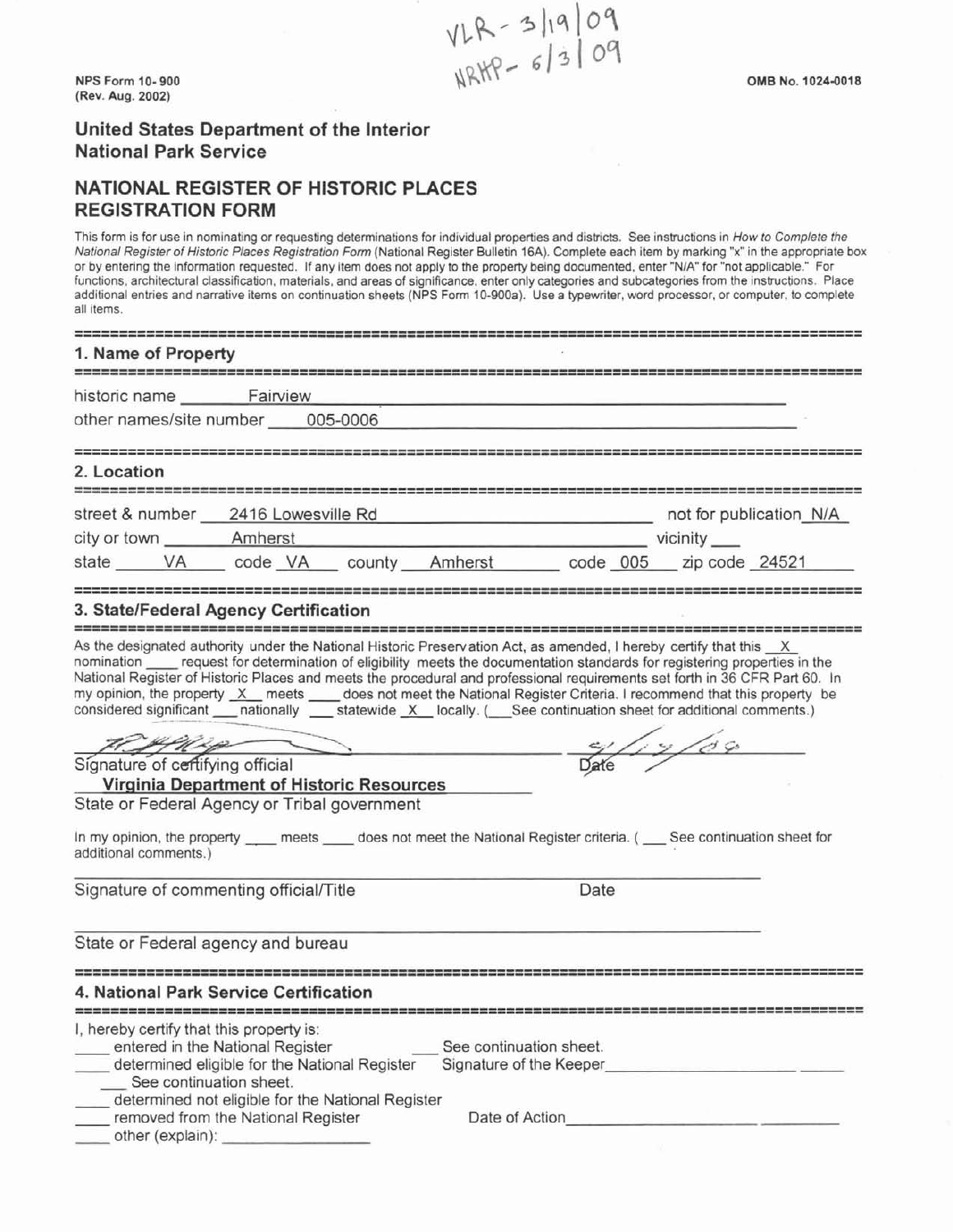| I, hereby certify that this property is:                                                                                                                                                                                                       |                                                                                                                     |
|------------------------------------------------------------------------------------------------------------------------------------------------------------------------------------------------------------------------------------------------|---------------------------------------------------------------------------------------------------------------------|
| __ entered in the National Register<br>____ determined eligible for the National Register                                                                                                                                                      | See continuation sheet.<br>Signature of the Keeper___________________________                                       |
| ___ See continuation sheet.                                                                                                                                                                                                                    |                                                                                                                     |
| ____ determined not eligible for the National Register                                                                                                                                                                                         |                                                                                                                     |
| ____ removed from the National Register                                                                                                                                                                                                        | Date of Action <b>Date of Action</b>                                                                                |
| _____ other (explain): ___________________                                                                                                                                                                                                     |                                                                                                                     |
| Fairview                                                                                                                                                                                                                                       | Amherst County, VA                                                                                                  |
|                                                                                                                                                                                                                                                |                                                                                                                     |
| 5. Classification                                                                                                                                                                                                                              |                                                                                                                     |
| <b>Ownership of Property</b> (Check as many boxes as apply)                                                                                                                                                                                    | Category of Property (Check only one box)                                                                           |
|                                                                                                                                                                                                                                                |                                                                                                                     |
| X private<br>___ public-local                                                                                                                                                                                                                  | $X$ building(s)<br>___ district                                                                                     |
| public-State                                                                                                                                                                                                                                   | _site                                                                                                               |
| public-Federal                                                                                                                                                                                                                                 | __ structure                                                                                                        |
|                                                                                                                                                                                                                                                | ___ object                                                                                                          |
|                                                                                                                                                                                                                                                |                                                                                                                     |
| <b>Number of Resources within Property</b>                                                                                                                                                                                                     |                                                                                                                     |
| Contributing Noncontributing                                                                                                                                                                                                                   |                                                                                                                     |
| $2$ buildings                                                                                                                                                                                                                                  |                                                                                                                     |
|                                                                                                                                                                                                                                                |                                                                                                                     |
| $\begin{array}{c c}\n3 & 2 & \text{buildi}\ \hline\n0 & 0 & \text{sites} \\ \hline\n0 & 0 & \text{struct}\n\hline\n0 & 0 & \text{object}\n\end{array}$<br>$\overline{0}$ structures                                                            |                                                                                                                     |
| 0 objects<br>2 Total                                                                                                                                                                                                                           |                                                                                                                     |
|                                                                                                                                                                                                                                                |                                                                                                                     |
| Number of contributing resources previously listed in the National Register 0                                                                                                                                                                  |                                                                                                                     |
|                                                                                                                                                                                                                                                | Name of related multiple property listing (Enter "N/A" if property is not part of a multiple property listing.) n/a |
|                                                                                                                                                                                                                                                |                                                                                                                     |
| <b>6. Function or Use</b>                                                                                                                                                                                                                      |                                                                                                                     |
|                                                                                                                                                                                                                                                |                                                                                                                     |
| <b>Historic Functions</b> (Enter categories from instructions)                                                                                                                                                                                 |                                                                                                                     |
| Cat: Domestic Sub: Single dwelling                                                                                                                                                                                                             |                                                                                                                     |
| Agriculture/Subsistence                                                                                                                                                                                                                        | Processing                                                                                                          |
|                                                                                                                                                                                                                                                |                                                                                                                     |
|                                                                                                                                                                                                                                                |                                                                                                                     |
|                                                                                                                                                                                                                                                |                                                                                                                     |
| <b>Current Functions</b> (Enter categories from instructions)                                                                                                                                                                                  |                                                                                                                     |
| Cat: Domestic                                                                                                                                                                                                                                  | Sub: Single dwelling                                                                                                |
| Agriculture/Subsistence Animal facility                                                                                                                                                                                                        |                                                                                                                     |
|                                                                                                                                                                                                                                                |                                                                                                                     |
|                                                                                                                                                                                                                                                |                                                                                                                     |
|                                                                                                                                                                                                                                                |                                                                                                                     |
|                                                                                                                                                                                                                                                |                                                                                                                     |
| 7. Description                                                                                                                                                                                                                                 |                                                                                                                     |
|                                                                                                                                                                                                                                                |                                                                                                                     |
|                                                                                                                                                                                                                                                |                                                                                                                     |
| <b>Architectural Classification (Enter categories from instructions)</b>                                                                                                                                                                       |                                                                                                                     |
| Mid 19 <sup>th</sup> Century-Italian Villa <b>Communist Contract Contract Contract Contract Contract Contract Contract Control Contract Contract Contract Contract Contract Contract Contract Contract Contract Contract Contract Contract</b> |                                                                                                                     |
|                                                                                                                                                                                                                                                |                                                                                                                     |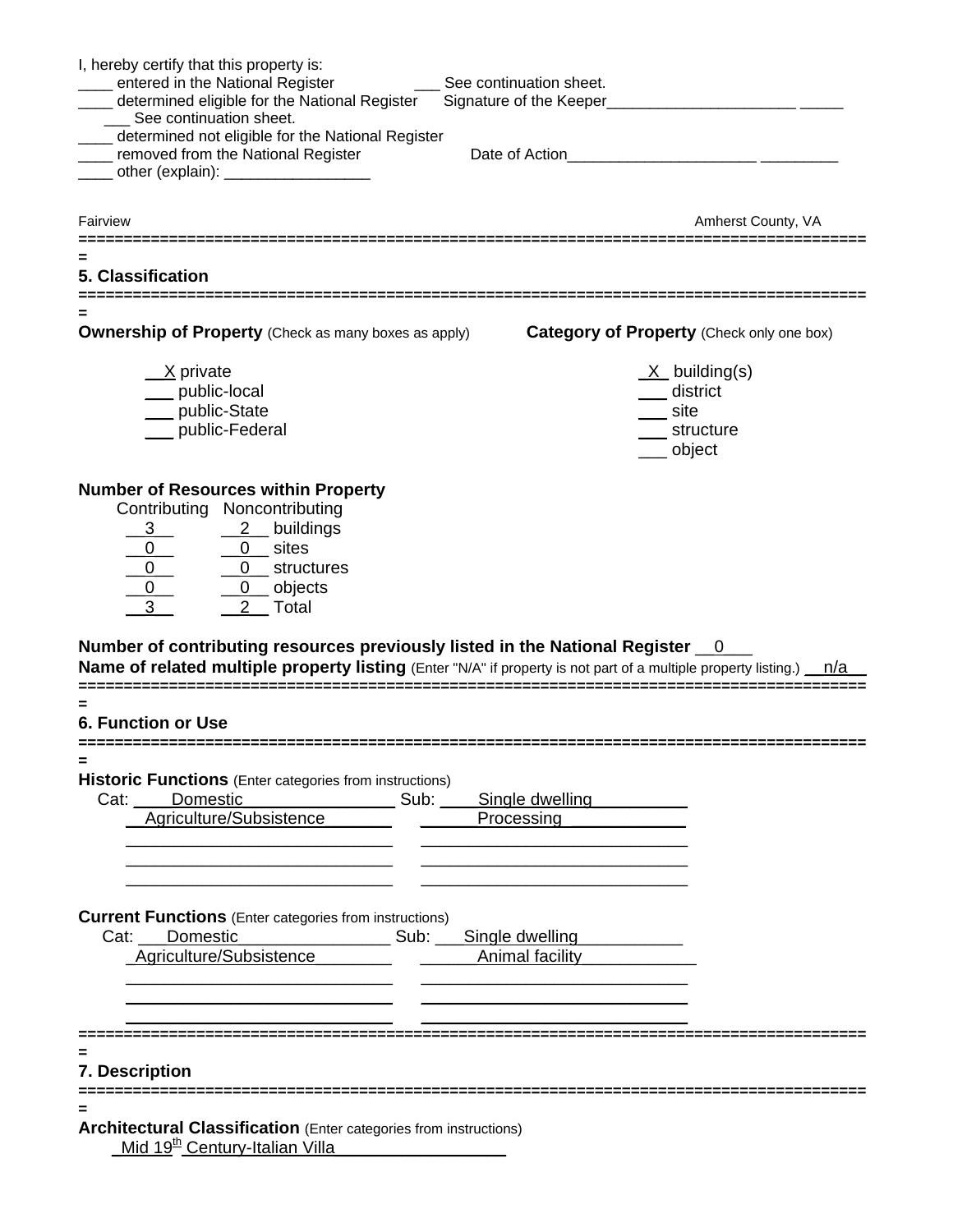**Materials** (Enter categories from instructions)

 $\overline{\phantom{a}}$  , which is a set of the set of the set of the set of the set of the set of the set of the set of the set of the set of the set of the set of the set of the set of the set of the set of the set of the set of th

| foundation | brick               |  |
|------------|---------------------|--|
| roof       | standing-seam metal |  |
| walls      | brick               |  |
| other      | N/A                 |  |

**Narrative Description** (Describe the historic and current condition of the property on one or more continuation sheets.)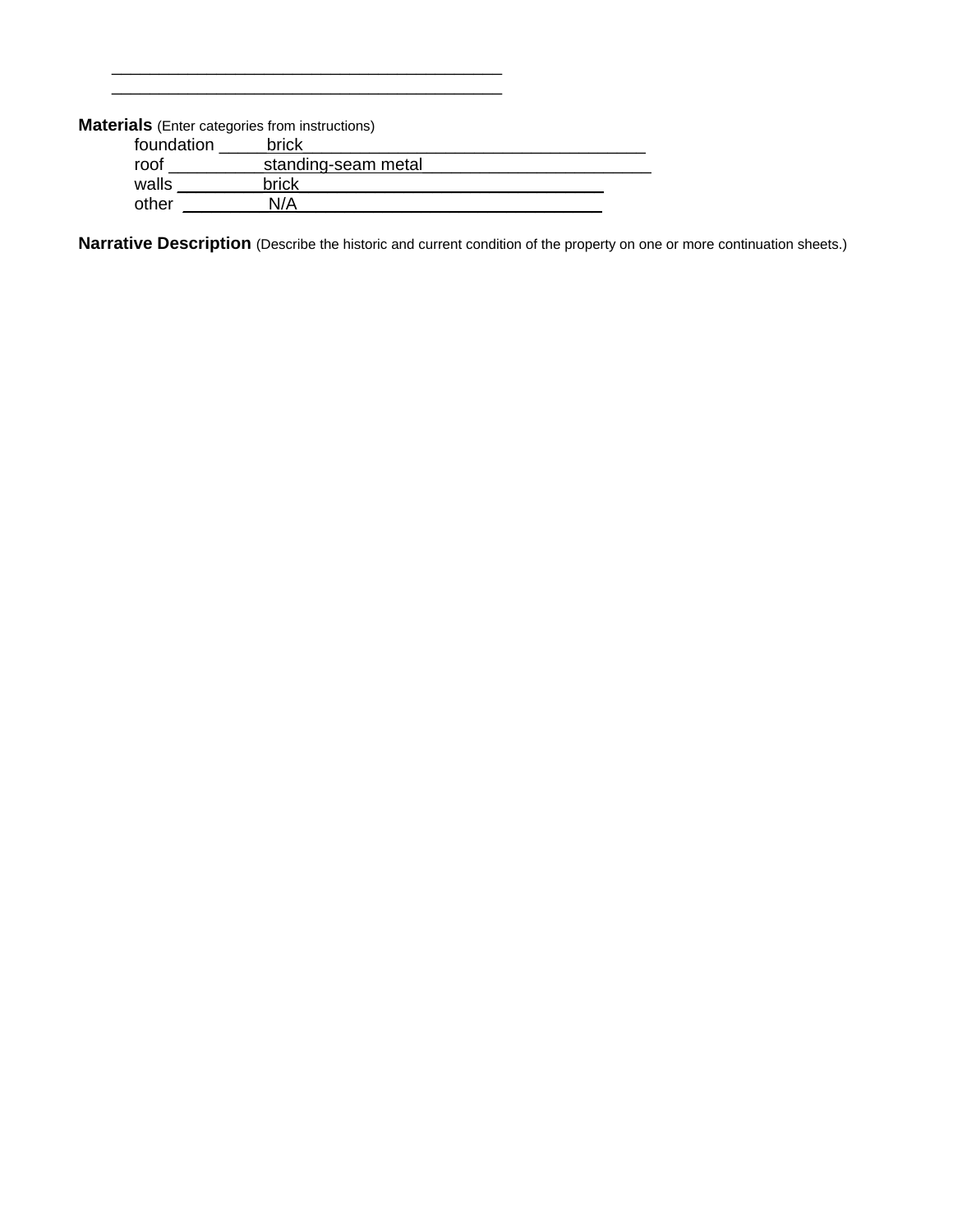**=** 

#### **=======================================================================================**

# **8. Statement of Significance**

**=======================================================================================**

**= Applicable National Register Criteria** (Mark "x" in one or more boxes for the criteria qualifying the property for National Register listing)

- A Property is associated with events that have made a significant contribution to the broad patterns of our history.
	- Property is associated with the lives of persons significant in our past.
		- Property embodies the distinctive characteristics of a type, period, or method of construction or represents the work of a master, or possesses high artistic values, or represents a significant and distinguishable entity whose components lack individual distinction.
- D Property has yielded, or is likely to yield information important in prehistory or history.

**Criteria Considerations** (Mark "X" in all the boxes that apply.)

- A owned by a religious institution or used for religious purposes.
- B removed from its original location.
- C a birthplace or a grave.
- D a cemetery.
	- E a reconstructed building, object, or structure.
	- F a commemorative property.
- \_\_\_\_ G less than 50 years of age or achieved significance within the past 50 years.

#### **Areas of Significance** (Enter categories from instructions) \_\_\_Architecture\_\_\_\_\_\_\_\_\_\_\_\_\_\_\_\_\_\_

| 1.10111001010                                                                                                      |  |
|--------------------------------------------------------------------------------------------------------------------|--|
|                                                                                                                    |  |
| Period of Significance 1867-1920                                                                                   |  |
| Significant Dates 1867                                                                                             |  |
| <b>Significant Person</b> (Complete if Criterion B is marked above) N/A                                            |  |
|                                                                                                                    |  |
| Architect/Builder ___ Nathan C. Taliaferro                                                                         |  |
| Narrative Statement of Significance (Explain the significance of the property on one or more continuation sheets.) |  |

**=======================================================================================**

**=** 

#### **9. Major Bibliographical References**

**======================================================================================= =** 

(Cite the books, articles, and other sources used in preparing this form on one or more continuation sheets.)

#### **Previous documentation on file (NPS)**

- \_\_\_ preliminary determination of individual listing (36 CFR 67) has been requested.
- \_\_\_ previously listed in the National Register
- \_\_\_ previously determined eligible by the National Register
- \_\_\_ designated a National Historic Landmark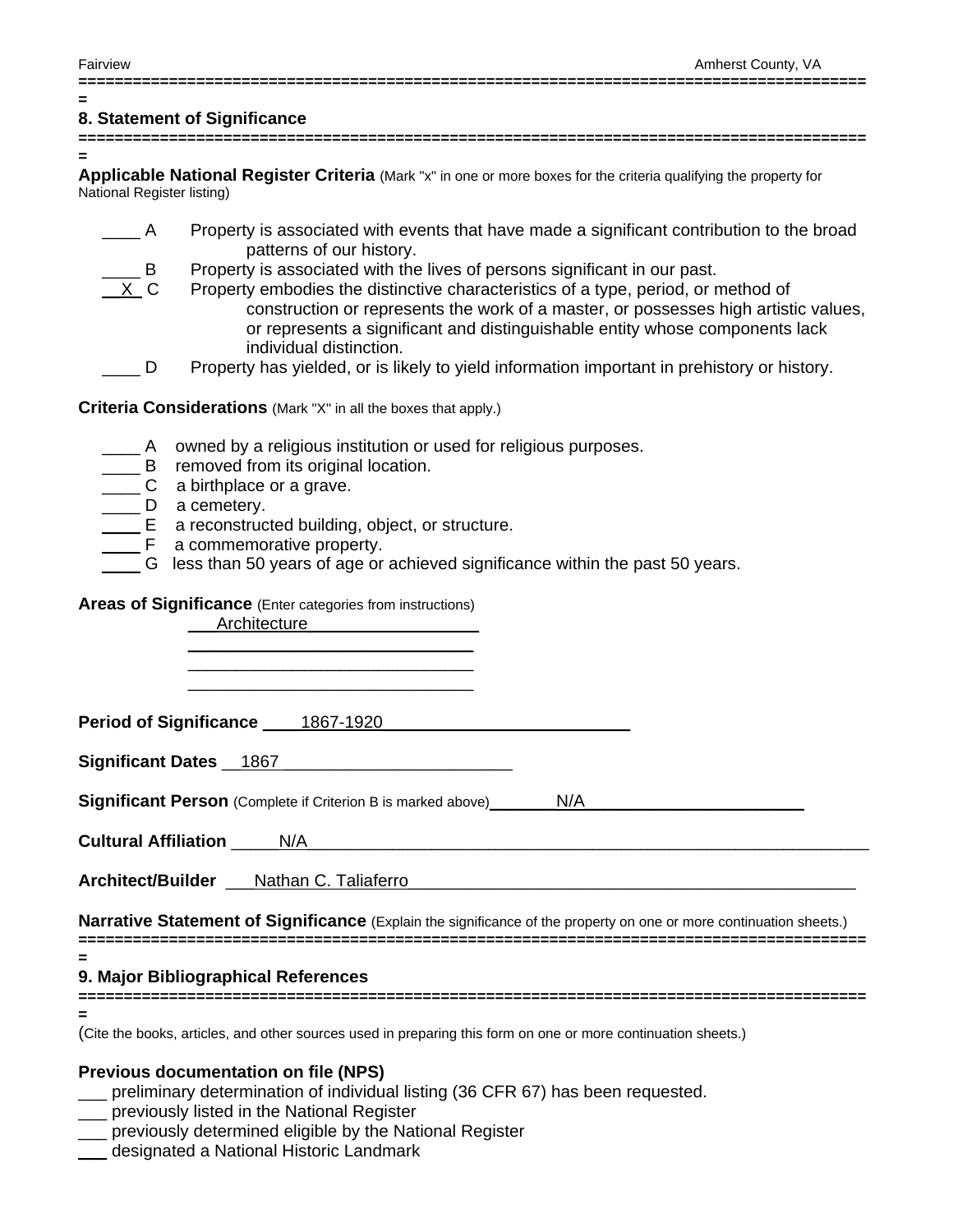| recorded by Historic American Buildings Survey #   |  |
|----------------------------------------------------|--|
| recorded by Historic American Engineering Record # |  |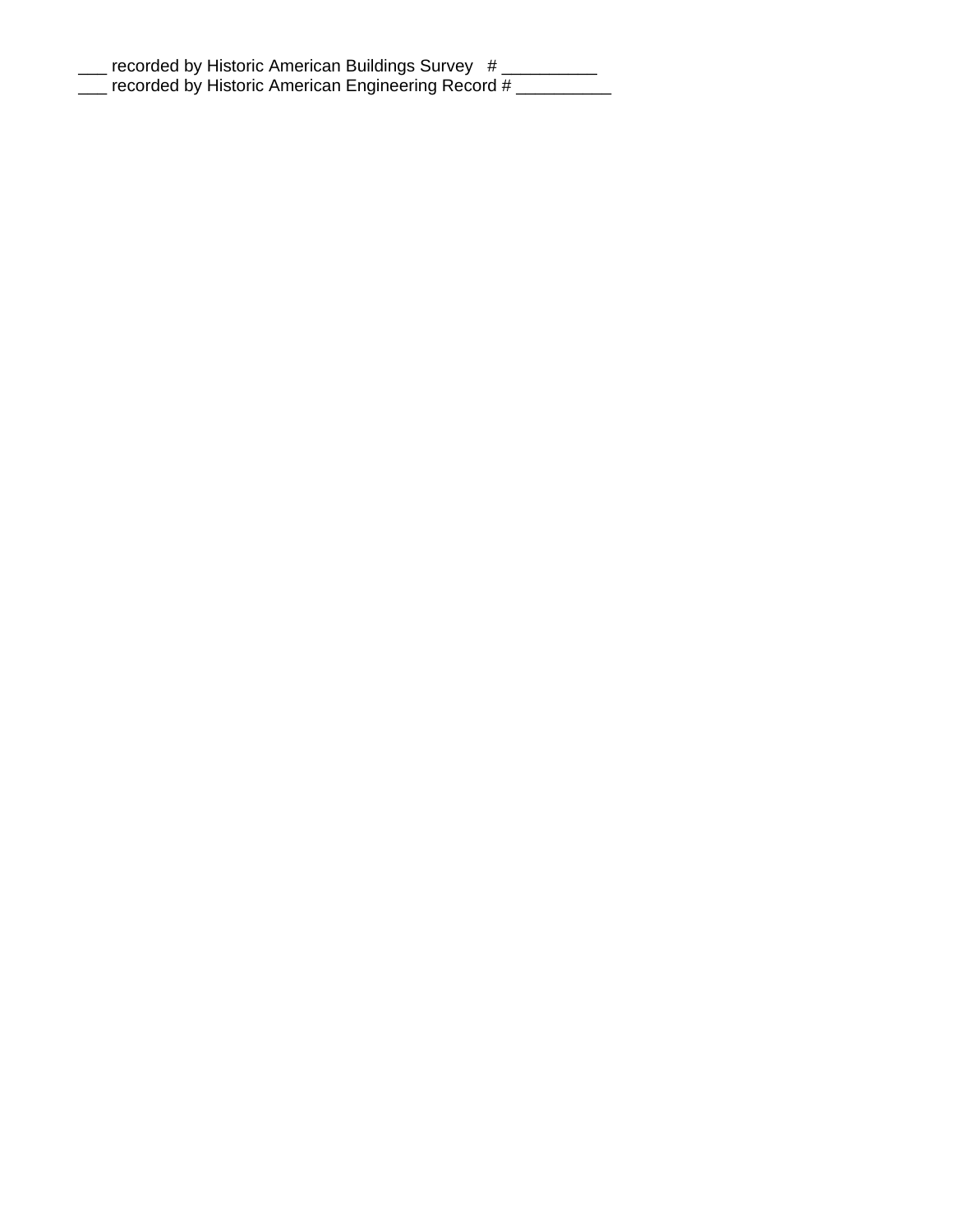| <b>Primary Location of Additional Data</b>                                                                                                                                                   | Amherst County, Virginia                                                                       |
|----------------------------------------------------------------------------------------------------------------------------------------------------------------------------------------------|------------------------------------------------------------------------------------------------|
|                                                                                                                                                                                              |                                                                                                |
| <b>X</b> State Historic Preservation Office<br>___ Other State agency                                                                                                                        |                                                                                                |
| ___ Federal agency                                                                                                                                                                           |                                                                                                |
| __ Local government                                                                                                                                                                          |                                                                                                |
| ___ University<br>___ Other                                                                                                                                                                  |                                                                                                |
|                                                                                                                                                                                              |                                                                                                |
| Name of repository: Virginia Department of Historic Resources                                                                                                                                |                                                                                                |
| 10. Geographical Data                                                                                                                                                                        |                                                                                                |
| Acreage of Property 5.9                                                                                                                                                                      |                                                                                                |
| <b>UTM References</b> (Place additional UTM references on a continuation sheet)                                                                                                              |                                                                                                |
| Zone Easting Northing <b>3.1 Zone Easting Northing Zone Easting Northing</b><br>17 570515E 4173996N 2                                                                                        | <b>Zone Easting Northing</b>                                                                   |
| See continuation sheet.                                                                                                                                                                      |                                                                                                |
| Verbal Boundary Description (Describe the boundaries of the property on a continuation sheet.)<br>Boundary Justification (Explain why the boundaries were selected on a continuation sheet.) |                                                                                                |
| 11. Form Prepared By                                                                                                                                                                         |                                                                                                |
|                                                                                                                                                                                              |                                                                                                |
| name/title_Sandra F. Esposito                                                                                                                                                                |                                                                                                |
| organization_The Antiquaries                                                                                                                                                                 |                                                                                                |
|                                                                                                                                                                                              |                                                                                                |
|                                                                                                                                                                                              |                                                                                                |
|                                                                                                                                                                                              | street & number_ 140 Cradon Hill Ln determination telephone_ 434-946-7496                      |
|                                                                                                                                                                                              |                                                                                                |
|                                                                                                                                                                                              |                                                                                                |
| <b>Additional Documentation</b>                                                                                                                                                              |                                                                                                |
|                                                                                                                                                                                              |                                                                                                |
| SuB.M.it the following items with the completed form:                                                                                                                                        |                                                                                                |
| <b>Continuation Sheets</b>                                                                                                                                                                   |                                                                                                |
| <b>Maps</b> A USGS map (7.5 or 15 minute series) indicating the property's location.                                                                                                         |                                                                                                |
|                                                                                                                                                                                              | A sketch map for historic districts and properties having large acreage or numerous resources. |
| Photographs Representative black and white photographs of the property.<br>Additional items (Check with the SHPO or FPO for any additional items)                                            |                                                                                                |
|                                                                                                                                                                                              |                                                                                                |
| <b>Property Owner</b>                                                                                                                                                                        |                                                                                                |
|                                                                                                                                                                                              | ================================                                                               |
| (Complete this item at the request of the SHPO or FPO.)                                                                                                                                      |                                                                                                |
|                                                                                                                                                                                              |                                                                                                |
| street & number____2416 Lowesville Rd___________________telephone___434-946-7496______                                                                                                       |                                                                                                |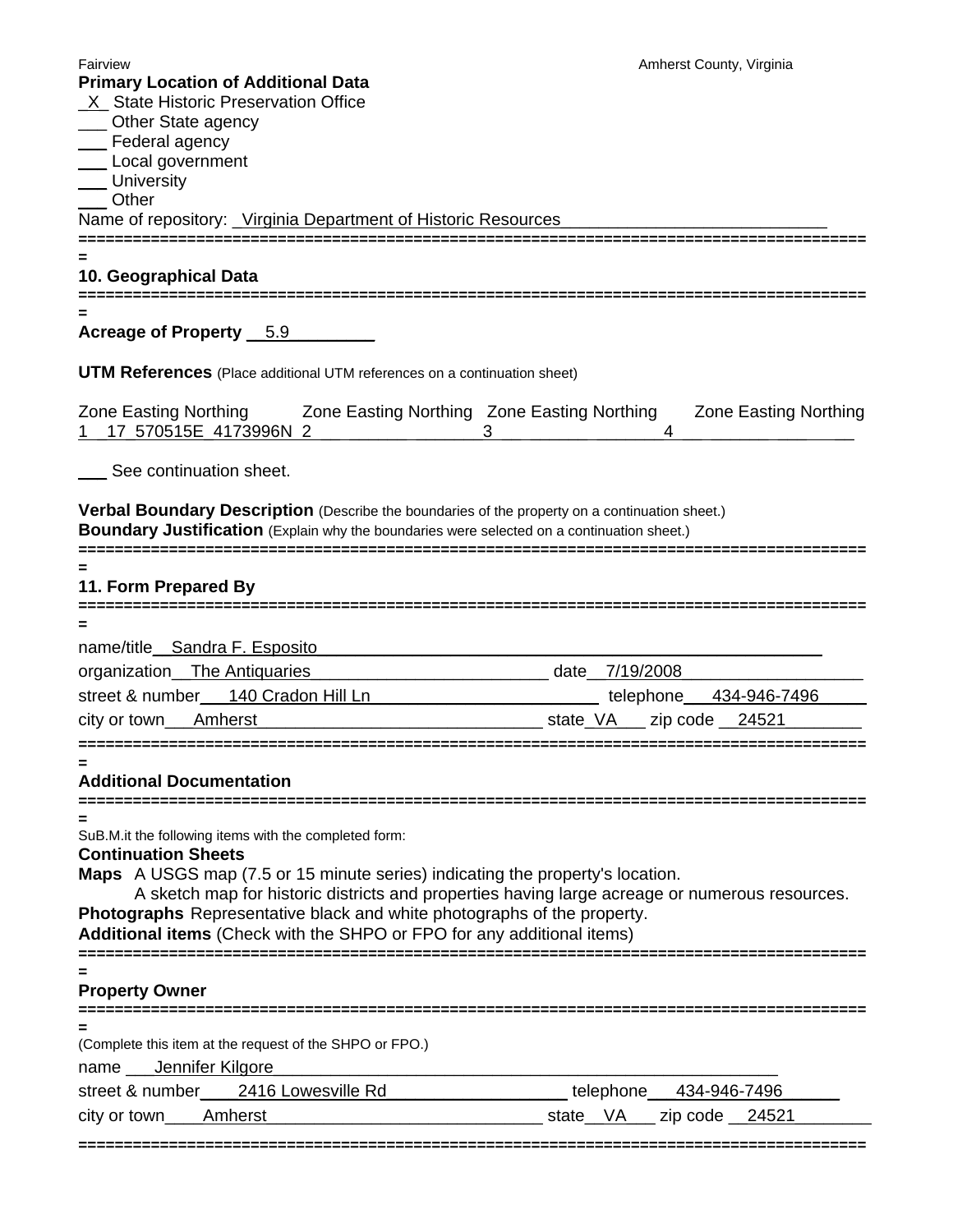**Paperwork Reduction Act Statement:** This information is being collected for applications to the National Register of Historic Places to nominate properties for listing or determine eligibility for listing, to list properties, and to amend existing listings. Response to this request is required to obtain a benefit in accordance with the National Historic Preservation Act, as amended (16 U.S.C. 470 et seq.). A federal agency may not conduct or sponsor, and a person is not required to respond to a collection of information unless it displays a valid OMB control number.

**=** 

**Estimated Burden Statement:** Public reporting burden for this form is estimated to average 36 hours per response including the time for reviewing instructions, gathering and maintaining data, and completing and reviewing the form. Direct comments regarding this burden estimate or any aspect of this form to the National Register of Historic Places, National Park Service, 1849 C St., NW, Washington, DC 20240.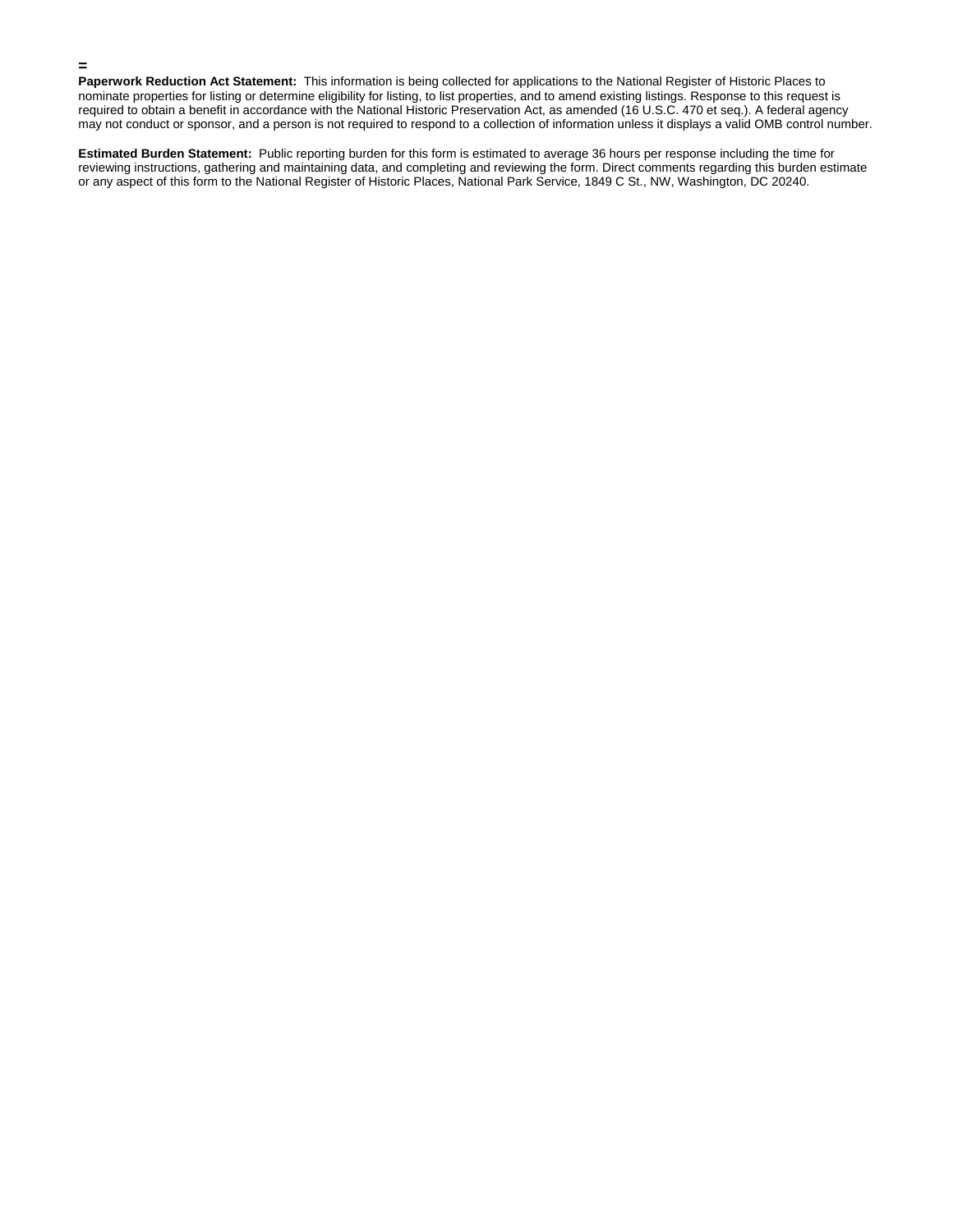# **NATIONAL REGISTER OF HISTORIC PLACES CONTINUATION SHEET** FAIRWALLER FAIRWIEW FAIRWIEW

 **Amherst County, VA** 

**Section \_7\_\_\_\_ Page \_1\_\_** 

#### **7. Narrative Description**

Fairview is a 2 ½-story Italian Villa-style house located near the village of Lowesville in Amherst County, Virginia. The brick house was built in 1867 by Nathan C. Taliaferro. The distinctive characteristics of the house are the complex massing and roofline of the main block and its three-story tower set at a 45-degree angle to the primary, or east, elevation. The house displays many defining characteristics of the Italian Villa style such as a low-pitched roof with overhanging eaves, wide frieze with decorative brackets, arched windows, and a bay window. The main elevation has a one-story, three-bay porch and a one-story, seven-bay porch spans the west, or rear, elevation. There is a one-story, c. 1920 kitchen addition built onto the southwest corner. The interior plan is double pile with a vestibule and center hall; the second story of the house is divided into two levels with the rear section two risers lower than the front. The house is located on a knoll that overlooks open farmland and immediately surrounding the house are a late  $19<sup>th</sup>$  century smokehouse, a c. 1920 tenant house and two mid to late  $20<sup>th</sup>$  century barns.

#### **EXTERIOR**

 Fairview is an unusual interpretation of the Italian Villa style, yet is contains many defining traits of the style. The principle elevation is constructed of pressed brick laid in six courses of stretchers separated by a single course of Flemish bond; the remaining elevations are handmade brick laid in four-course American bond. The foundation is parged to the first story windowsills on all elevations, except below the jib windows on the main elevation. Typical fenestration of the house is 4/4, double-hung, wooden sash windows with decorative wooden lintels. However, the half story contains a six-light oculus window on the south elevation and paired, arched, casement windows on the east. Two jib windows open onto the porch on the main elevation and there are arched casement windows in the tower. All windows are wooden sashes and retain their shutter hardware; the jib windows also retain their shutters. The roofs of the main block and the tower are low-pitched hip roofs made of standing-seam metal with overhanging eaves. The eaves of the tower and the main block of the house feature scrolled cornice brackets on a wide fascia board. There are two, interior brick chimneys centrally located between the main block and the rear section of the house.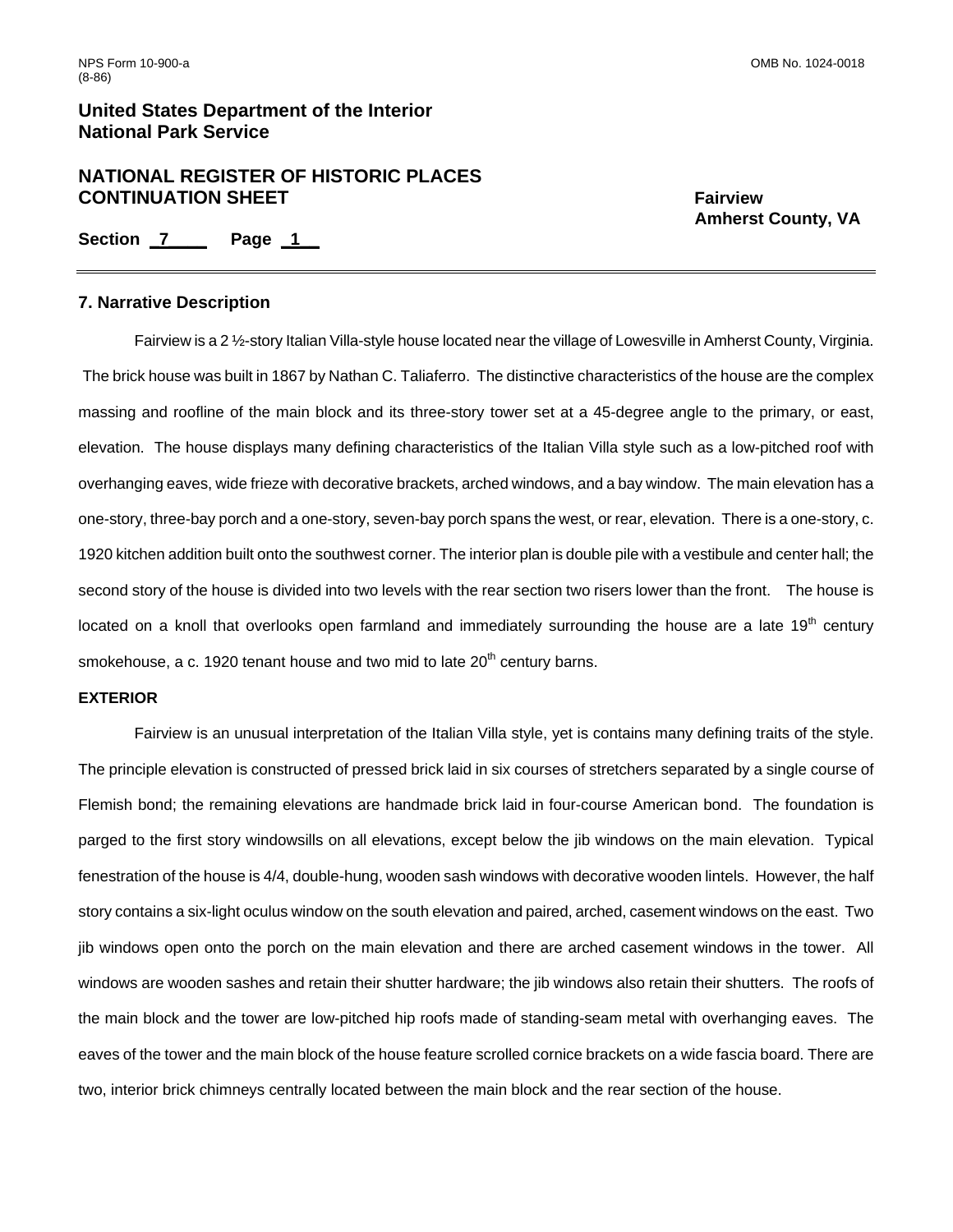# **United States Department of the Interior National Park Service NATIONAL REGISTER OF HISTORIC PLACES CONTINUATION SHEET** FAIRWALLER FAIRWIEW FAIRWIEW

### Section 7 Page 2

 **Amherst County, VA** 

 The facade features the off-set, three-story tower, the two-bay, two-and-a-half story main block of the house south of the tower; and a one bay, two-story section with a half-hipped roof north of the tower. The square tower features one window on each story of each elevation with the exception of the first story southern bay, which contains a single-leaf entry and a three light transom. The windows in the third story of the tower are arched double-leaf casement windows; each leaf has three lights. There is a decorative wooden belt course between the second and third stories and similar decoration is found beneath the fascia board of the tower. The second story of the main block has typical fenestration and the half story has two sets of paired, arched, single-leaf casement windows; each leaf has two lights. A one-story, three-bay porch shelters the primary entrance and the two jib windows. It spans the width of the elevation south of the tower. The porch has a wooden floor and beveled posts with brackets supporting the standing-seam shed roof. The two-story section north of the tower has one window on each story.

The north and south side elevations are complicated and are sectioned due to the complex massing of the house. The front sections of both elevations have bracketed fascia board beneath the eaves; the rear sections have only undecorated fascia board. The north elevation is two stories and has four windows. The south elevation has a two and one-half story front section. It features a three-sided bay with three 4/4 windows on the first story. The second story has a typical window and the half story has a six-light, oculus window. The southern rear section includes the one-story, c. 1920 kitchen addition and the second story of the section has one window.

 The rear elevation is two stories with a dormer. There is a seven bay porch across the first story of the elevation. This c. 1920 porch replaced an earlier porch when the kitchen addition was built. The porch supports are Craftsman-style tapered ,wooden columns atop parged piers. The porch floor is poured concrete. Beneath the porch overhang are five windows; four are typical and one is a smaller 6/6 double-hung sash window. There are also two single-leaf entries with the top half of the door glazed and the lower section paneled. The northern door has vertical panels and the southern has horizontal panels. The second story has three typical windows set in an asymmetrical pattern and a dormer with a 1/1 double-hung sash window pierces the roof in the center of the elevation. This window lights the attic section of the house.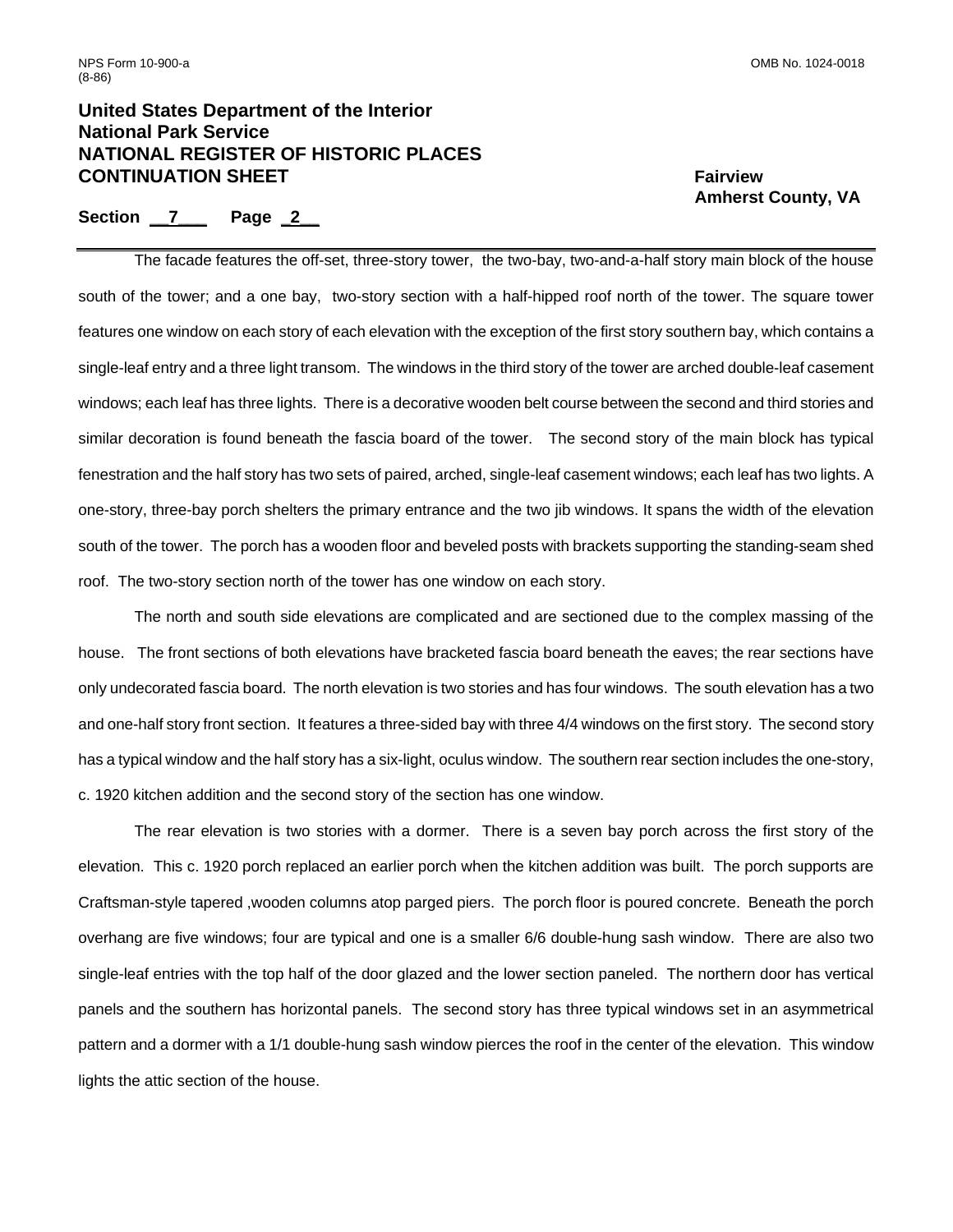# **NATIONAL REGISTER OF HISTORIC PLACES CONTINUATION SHEET** FAIRWALLER THE STATE FAIRWIEW SHEET

 **Amherst County, VA** 

**Section \_\_7\_\_\_ Page \_3\_\_** 

### **INTERIOR**

 The interior plan is double pile with a vestibule and a central hall. The house retains most of its original heart pine floors, trimwork, and mantels. The woodwork throughout was likely the work of a carpenter named William Burch. A door beneath the stair contains the inscription "William Burch made this door/it is a very good one." Little is known of Burch, as it was a common name in the area. The second floor of the house has two levels; the eastern half of the house is higher by two stair risers than the western half.

 The central passage is divided into a stair hall and a rear hall. A doorway divides the front stair hall and rear hall separating the public and private areas of the house. At one time it is likely that floor-to-ceiling, double-leaf, bi-fold doors separated these areas as there is door hardware that remains in the floor and the molding has evidence there were once hinges attached to the wood. These likely resembled the floor-to-ceiling, double-leaf, bi-fold doors currently found in the parlor alcove; this bi-fold door was used because of the limited amount of space these doors required when open; this same type of door was also used to hide the half-story stair. The hall doors were removed at some unknown time. The stair is an open quarter-turn stair with decorative stair-end brackets, square balusters and a simple tapered, squareshaped newel post without a finial. There is paneled wainscot beneath the stair. The wide trim work around the doors is molded double architrave; this trim is similar to the doors and windows of the parlor.

 The parlor, south of the vestibule, is the most ornate room. The room has two jib windows on the east wall and an alcove created by the bay window on the south wall. The alcove is separated from the parlor by floor-to-ceiling, double-leaf, bi-fold doors. The trim of the windows in the alcove is wide and plain. The alcove floor is brick and was installed by the current owner over subflooring; the original floor was removed before 2000. The flooring bricks were recycled from an old Lynchburg warehouse. The wooden mantel on the west wall has beveled pilasters, an undecorated frieze and scroll-sawn brackets supporting the mantelshelf. This is the same type of mantel used throughout the house. On the east wall, next to the mantel, is a  $20<sup>th</sup>$  century door to the dining room.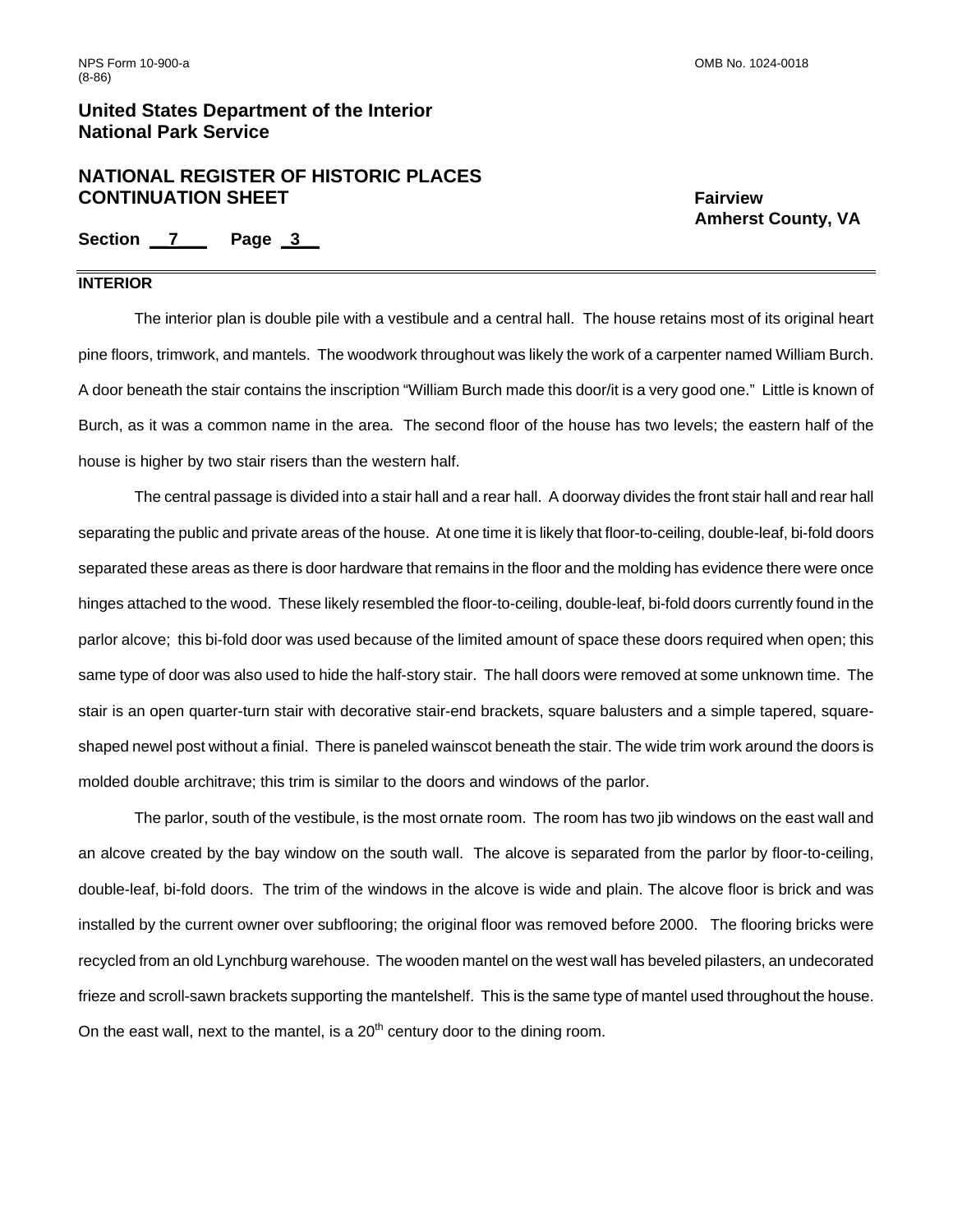## **NATIONAL REGISTER OF HISTORIC PLACES CONTINUATION SHEET** FAIRWALLER THE STATE FAIRWIEW SHEET

 **Amherst County, VA** 

**Section \_7\_\_\_\_ Page \_4\_\_** 

 The room north of the vestibule was likely used as a library. However, the space was reconfigured in the 1980s. The room became smaller and the fireplace was removed when the bathroom was created. The room is currently used as a laundry room. $<sup>1</sup>$  $<sup>1</sup>$  $<sup>1</sup>$ </sup>

 The rear portion of the central passage allows entry to the dining room on the south and a bedroom on the north. There is a single-leaf exterior entrance on the west wall. The area is decorated with wide, flat trim similar to the rooms of the first story, western section of the house.

The dining room has a built-in cabinet and mantel on the east wall. This cabinet is a later addition to the room but may replace an earlier type of cabinet. The current cabinet likely dates to c. 1920. On the south wall, a window was replaced by a single-leaf swinging door into the kitchen around 1920. The top panel of the door has etched glass. The west wall has two windows; the northern window has an etching in the top sash that reads, "This house was built in 1867/Fairview July [2](#page-22-1)2 B.M. '87." <sup>2</sup> The trimwork on the windows is wide and flat, like the rear hall.

The northwest room is a bedroom, original use unknown. There have been several alterations to this room in the  $20<sup>th</sup>$  century. A 1979 survey drawing showed a rear staircase that was removed in the 1980s. In addition, the fireplace and mantel were removed. A doorway to the new bathroom was created in the east wall.<sup>[3](#page-22-1)</sup>

 There are four bedrooms and a tower room on the second story. The three east rooms are two risers higher than the landing for the rooms on the western end of the house. The door and window trimwork is similar to that of the western rooms of the first floor. The northeast room has been altered and no longer has its fireplace. The tower room was converted to a bathroom sometime in the  $20<sup>th</sup>$  century. It is connected to the southeast room by a closet that is located beneath the third story stair. The southeast room is intact and retains its mantel. Next to the door of the southeast room is the stair and door to the third story.

The two west rooms on the second story are located on either side of a hall. Both rooms are similar; they both retain their mantels and closets with batten doors. The northwest room was likely a servant's room due to the location of the no longer existing rear stair in the northwest corner. There is a modern bathroom adjacent to the room and it is possible that this space has always been used for a bathroom such as the one seen in Sloan's plan of the Italian Villa.<sup>[4](#page-22-1)</sup>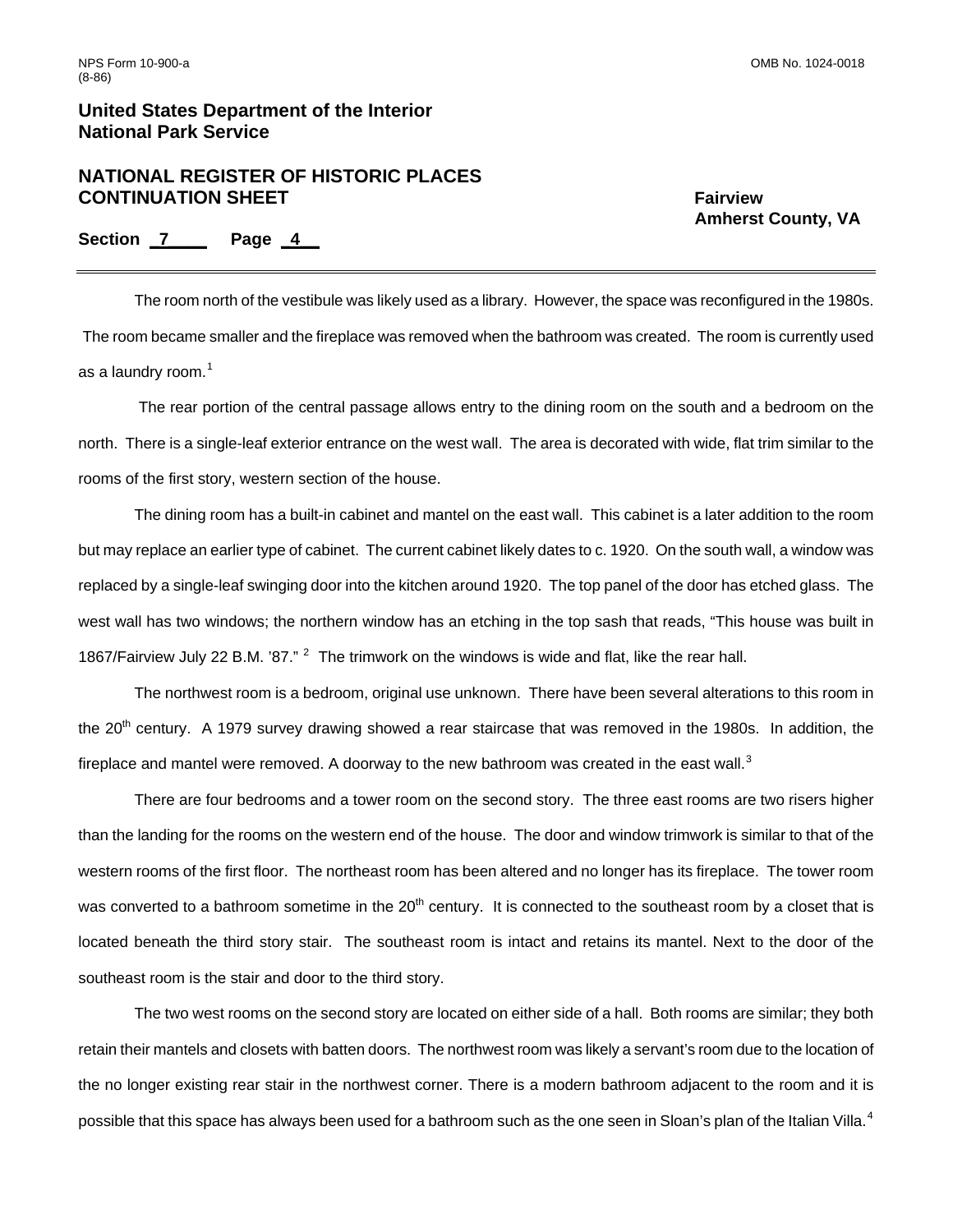# **NATIONAL REGISTER OF HISTORIC PLACES CONTINUATION SHEET** FAIRWALLER THE STATE FAIRWIEW SHEET

 **Amherst County, VA** 

### **Section \_\_7\_\_\_ Page \_5\_\_**

 The third floor is accessed by an enclosed stair hidden behind a single-leaf bi-fold door on the second floor. The stair to the third floor is steep and narrow. The third floor is comprised of three rooms on the front end of the house; this area has its original plastered walls and a ceiling light in the stair hall. The third story also has access to the attic area above the rear section of the house that is used for storage and HVAC systems. The third story north room is plain and does not have any windows. The tower room has its original plaster and lath and two arched double-leaf casement windows with three lights in each leaf. The window trim is wide and plain. The south room mantel is missing. The room has two paired single casement windows on the east wall. These casements have two lights in each window. On the south wall is the oculus window with six lights. The area is currently undergoing restoration.

### **ADDITION**

 The one-story masonry addition to the southwest corner contains the kitchen. This addition dates c. 1920; it was created, according to local tradition, by reuse of the handmade bricks from the original detached kitchen. The foundation is concrete and the bricks are laid in running bond. The eastern elevation has a 6/6 double-hung sash window. The southern elevation has a small exterior chimney. The hip roof is standing-seam metal.

 The kitchen floor is brick and replaced an earlier vinyl floor. The owner replaced the floor in 2001 with bricks from an old Lynchburg warehouse. The kitchen has been updated with modern appliances.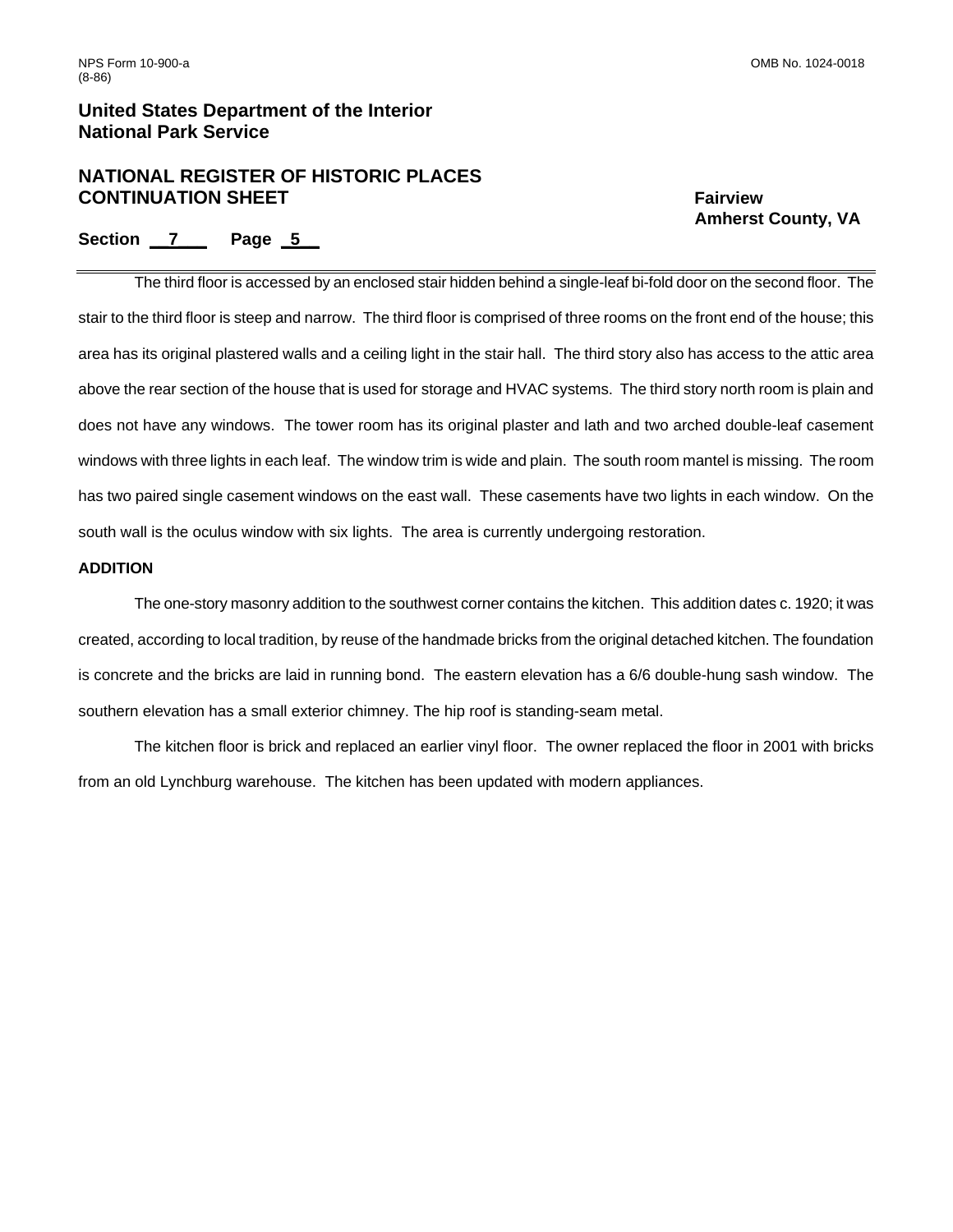# **NATIONAL REGISTER OF HISTORIC PLACES CONTINUATION SHEET** FAIRWALLER THE STATE FAIRWIEW SHEET

 **Amherst County, VA** 

Section 7 Page 6

### **SURROUNDING LANDSCAPE AND OUTBUILDINGS**

 The house is currently sited on a knoll surrounded by open farmland just as it was historically. The surrounding farmland of 544 acres has been sold off and six acres remain immediately surrounding the house. The original drive to the house was changed; it originally approached the house from the east where evidence of an old roadbed can be seen. Currently, the house is approached from the west or rear of the house. Just outside of the current yard east of the house are four  $20^{th}$  century barns that once belonged to the house. In the immediate surrounding yard are a c. 1867 smokehouse with a 20<sup>th</sup> century extension, two 20<sup>th</sup> century barns and a c. 1920 tenant house. There are also many mature trees including oaks and other deciduous trees.

### **SMOKEHOUSE--C. 1867-CONTRIBUTING**

 The c. 1867 frame smokehouse is located immediately south of the main house. The building is one-story and has a concrete foundation indicating that the building may have been moved closer to the main house to be used for storage. The sides are covered with weatherboard and the gable roof is standing-seam metal. The single-leaf batten door is located on the gable side and atop the door, spanning the elevation, is a section of decorative cut scrollwork. The wooden frame interior of the building is pegged and the exposed rafters show evidence of smoke. A wide wooden threshold at the door is hand planed. The building is currently used for storage. At some point in the  $20<sup>th</sup>$  century, a shed addition was constructed on the west elevation. It was built on a concrete pad. It is frame with vertical board siding and a metal shed roof. This shed is currently used as a peacock pen.<sup>[5](#page-22-1)</sup>

#### **BARNS--c.1980-NONCONTRIBUTING**

The two 20<sup>th</sup>-century barns are located southwest of the house. Both barns are frame with vertical board siding. The closer barn is one story and built on a concrete pad. It has an asbestos shingle, shed roof. The building has a sliding vertical board door and an arched Dutch door on the east elevation. The other barn is enclosed within a two-rail fence and is used as a horse barn. It is possible that this was once used as a garage due to the two wide openings on the north elevation. This building was built on a concrete pad and has a gable roof of asbestos shingle with overhanging eaves and a central cupola/vent at the roof peak.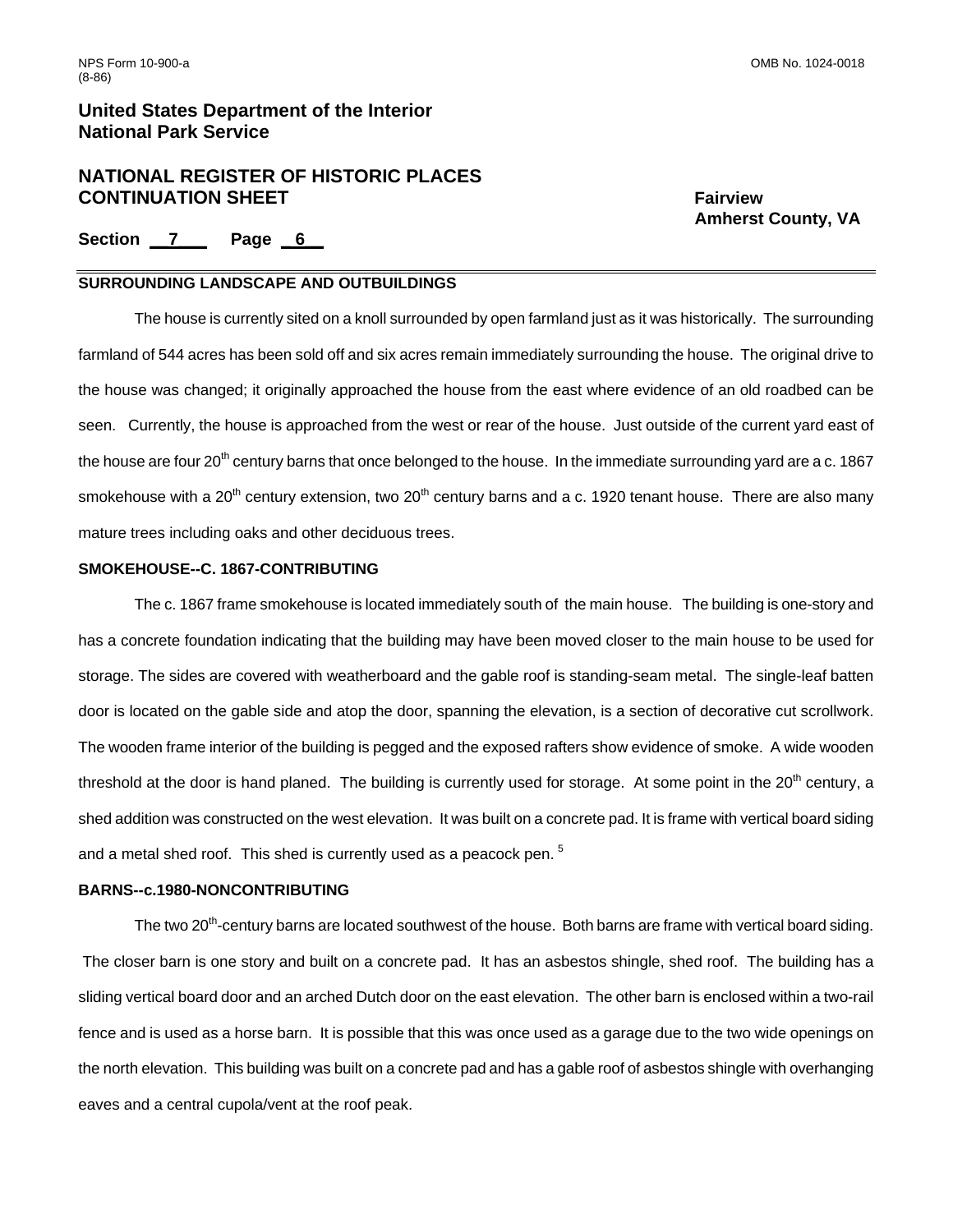# **NATIONAL REGISTER OF HISTORIC PLACES CONTINUATION SHEET** FAIRWALLER THE STATE FAIRWIEW SHEET

 **Amherst County, VA** 

**Section \_7\_\_\_\_ Page \_ 7\_\_** 

### **TENANT HOUSE-C.1920-CONTRIBUTING**

 The c. 1920 tenant house is a vernacular style two-story frame building with a later one-story addition to the rear; it is located northwest of the main house. The earliest section has a brick foundation, weatherboard siding, a central brick chimney and a standing-seam metal gable roof. The house has a variety of window types. On the first floor the windows are 3/1 double-hung sash windows. The windows of the second story are 6/6 double-hung sash windows. The main elevation faces south. Spanning the first floor is a porch with a concrete floor and square posts supporting a standing-seam metal shed roof. There are two typical windows and a single-leaf entry with horizontal panels on the bottom of the door; the top panel is a single glazed light.

There is a later one-story frame addition with a basement on the north end of the house. It is of an unknown date, possibly added soon after the original section was completed. The foundation is concrete and the siding is asbestos on the north and east, the west has weatherboard siding. The windows are similar 3/1 double-hung sashes. The shed roof is sheathed in standing-seam metal with a brick chimney flue and an additional brick chimney flue in the center of the roof. On the east elevation is a porch built on wood piers with a wooden floor and a standing-seam metal shed roof supported with square posts.

 The interior of the earliest section of the house had only two rooms on each floor. An enclosed, narrow stair in the southeast corner accesses the second floor. The rear addition contained a single room, a kitchen and bathroom. The owner has completely renovated the interior due to its deteriorated condition. The renovations include new wood flooring and beadboard for the walls. The interior plan is more open than its earlier hall/parlor plan.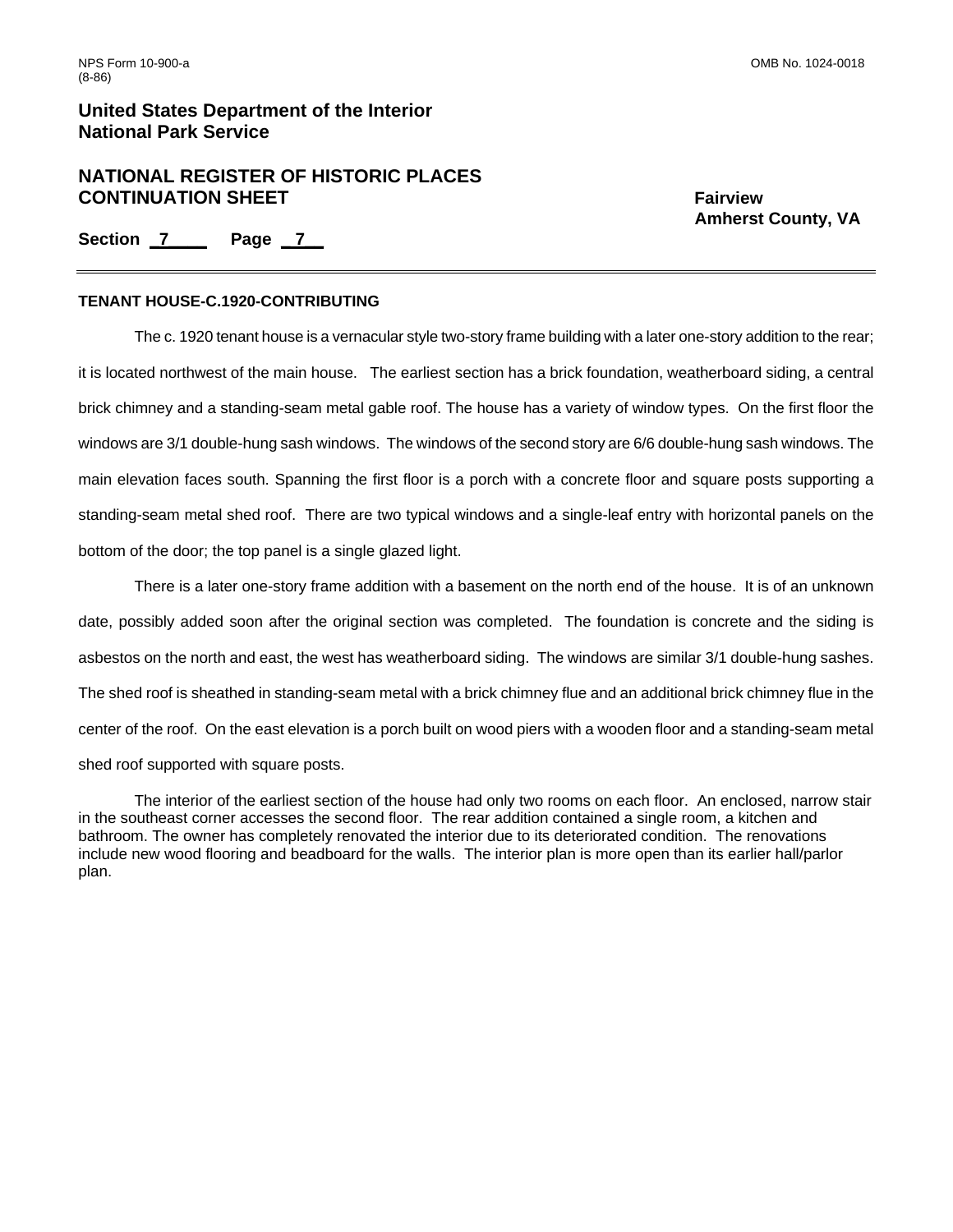# **NATIONAL REGISTER OF HISTORIC PLACES CONTINUATION SHEET** FAIRWALLER FAIRWIEW FAIRWIEW

 **Amherst County, VA** 

**Section \_\_8\_\_\_ Page \_ 8\_\_** 

#### **8. Statement of Significance**

Fairview is locally significant under Criterion C in the area of architecture as a well-preserved and unique example of the Italian Villa Style. It features many defining characteristics of the style that were found in period pattern books such as Victorian Cottage Residences by A.J. Downing and Sloan's Victorian Buildings by Samuel Sloan. These include the use of a tower, the low-pitched roof, the overhanging eaves, the fascia board, brackets, bay window and arched windows. However, the most prominent features of the house are the unusual complex massing and varied roofline of the main block and the three-story tower set at a 45-degree angle to the main block on the primary elevation. The interior plan is double pile and the second floor has two levels. Fairview is one of only two examples of the Italian Villa style known to exist in Amherst County; Sweet Briar House (005-0018; individually listed in the Virginia and National registers) is the other example and it was originally built as a Federal-style house and later renovated in the Italian Villa style. The unique interpretation of the Italian Villa style indicates that Fairview was designed rather than copied from a period pattern book; the architect remains unknown but Fairview may have been the work of Lynchburg architect, Robert C. Burkholder. The period of significance is from its construction in 1867 until 1920 when the kitchen addition was made. The house retains its integrity of location, design, setting, materials, feeling, workmanship, and association.

#### **PROPERTY HISTORY**

Fairview was built by Nathan C. Taliaferro (1823-1887) who moved to Amherst County from Lynchburg. In 1863, he purchased the farm of 544 acres that had an existing farmhouse on the property. Today, the earlier farmhouse remains and is located southwest of Fairview. That year he also purchased the Piney River Mill (Woodson's Mill 062- 0058-listed VLR 10/21/1992, NRHP 12/17/1992) and became a farmer and businessman in the Lowesville area. Taliaferro began construction on Fairview in 1867. The house was built in a style popular in Lynchburg just prior to the Civil War. Taliaferro was wealthy and the construction of such a stylish house and its location on a prominent knoll may have been intended to display his prosperity to his neighbors. The house and land were valued at \$6528 for the years 1867- 1875. Taliaferro constructed Fairview the same year he built a general store in Lowesville with his partner, Henry Loving. The store is now known as Hite's Store (005-0058-listed VLR 03/19/1997, NHRP 06/06/1997) and is individually listed in the Virginia and National registers. He remained in Amherst until 1875 when he obtained the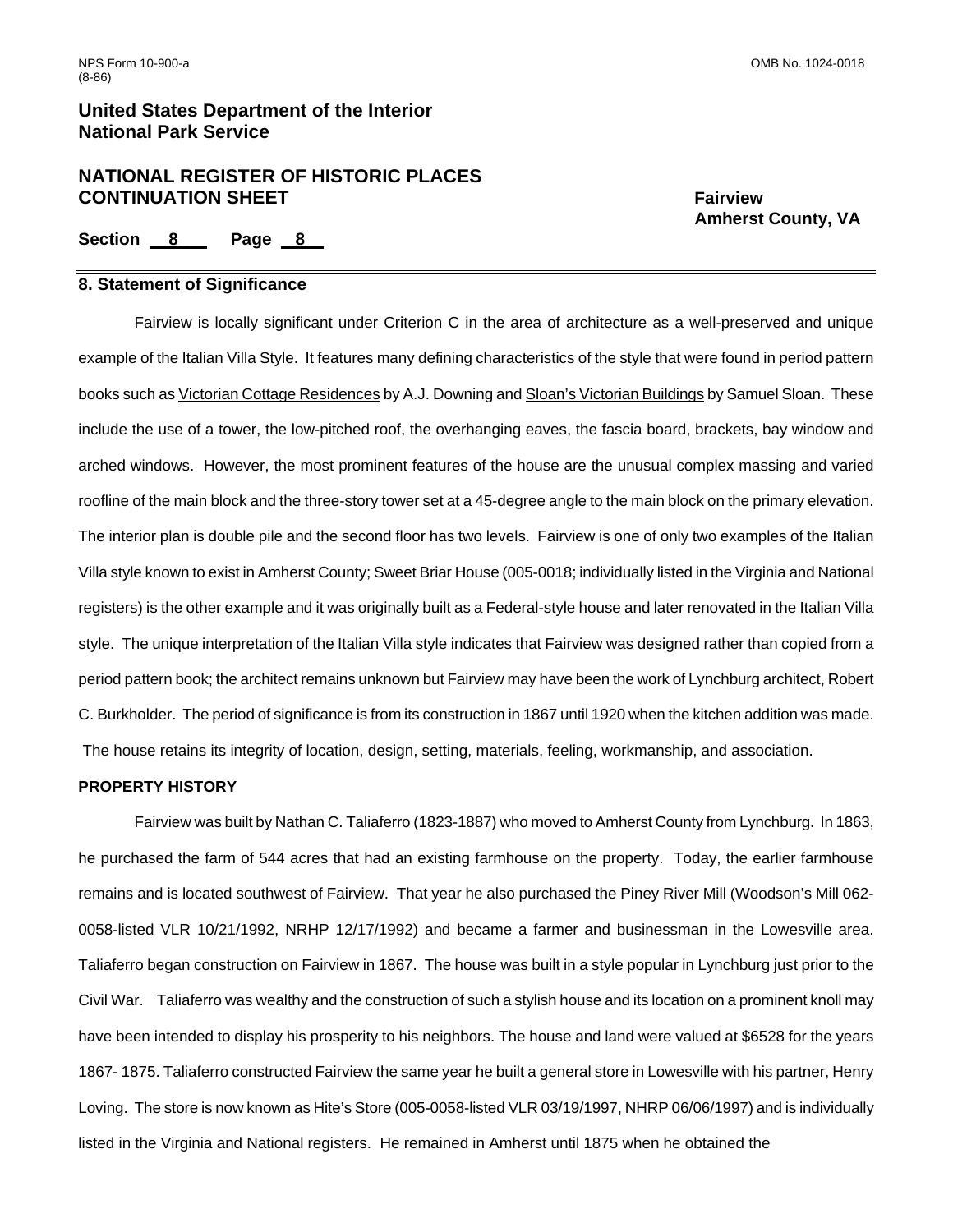# **NATIONAL REGISTER OF HISTORIC PLACES CONTINUATION SHEET** FAIRWALLER FAIRWIEW FAIRWIEW

 **Amherst County, VA** 

### **Section \_\_8\_\_\_ Page \_ 9\_\_**

position of Storekeeper and General Merchant for the Penitentiary of Virginia. He sold his properties in the Lowesville area and moved to Richmond.<sup>[6](#page-22-1)</sup> Taliaferro was able to construct a house such as Fairview in post-war, economically depressed Amherst County because of personal wealth. He was partners with J.V. Musgrove (Musgrove and Taliaferro) operating a merchantile in Lynchburg. The 1860 census record lists his occupation as speculator. In 1865, his personal request for a presidential pardon listed his taxable property at \$20,000. After the war, he continued to prosper and he died in 188[7](#page-22-1) in Louisa County.<sup>7</sup>

Bennett Marion Davidson (1857-1897) succeeded Taliaferro as the owner of Fairview in 1875. Davidson inherited the property as part of a settlement of the estate of Samuel Miller, Davidson's father; it is not known how the property became part of that estate. Davidson was a farmer and grocer in Lowesville and he also ran a nearby mill on Beaver Creek. In 1887, B. M. Davidson inscribed the following in one of the dining room windows, "This house was built in 1867/Fairview July 22 B. M. '87" which confirms the property tax records for the age of the house. Davidson died in 1[8](#page-22-1)97; he was buried on a  $\frac{1}{4}$ -acre plot of the Fairview grounds next to his brother; the location of the burials is unknown.<sup>8</sup>

 In 1910, Davidson's family sold the house and farm to R. H. Woodrum and the same year he sold the farm to M. L. Bruster.<sup>[9](#page-22-1)</sup>

 Bruster sold the 420-acre farm and house to Benjamin Franklin Camden (1874-1961) in 1916. The Camden family resided in the house for the longest period. Many changes occurred under their ownership, such as a shift in agricultural crops from tobacco toward orchards and later livestock, and the discovery of ilminite, a mineral vein running through the property, though there is no evidence of mining on the property. The Camden family also made changes to the house itself. Most of these changes date to ca. 1920.. The house was electrified and plumbed, a one-story kitchen was added to the southwest corner and a full-length porch was created across the rear elevation. The family also constructed a tenant house, north of the main house, as well as several barns that remain just outside of the current property lines. The Camden family divided the property in 1961 and retained only the remaining 5.9 acres around the house. In 1984, the family sold the house to the Wolvern family.<sup>[10](#page-22-1)</sup>

The Wolverns were most likely responsible for the many interior changes that occurred after the last known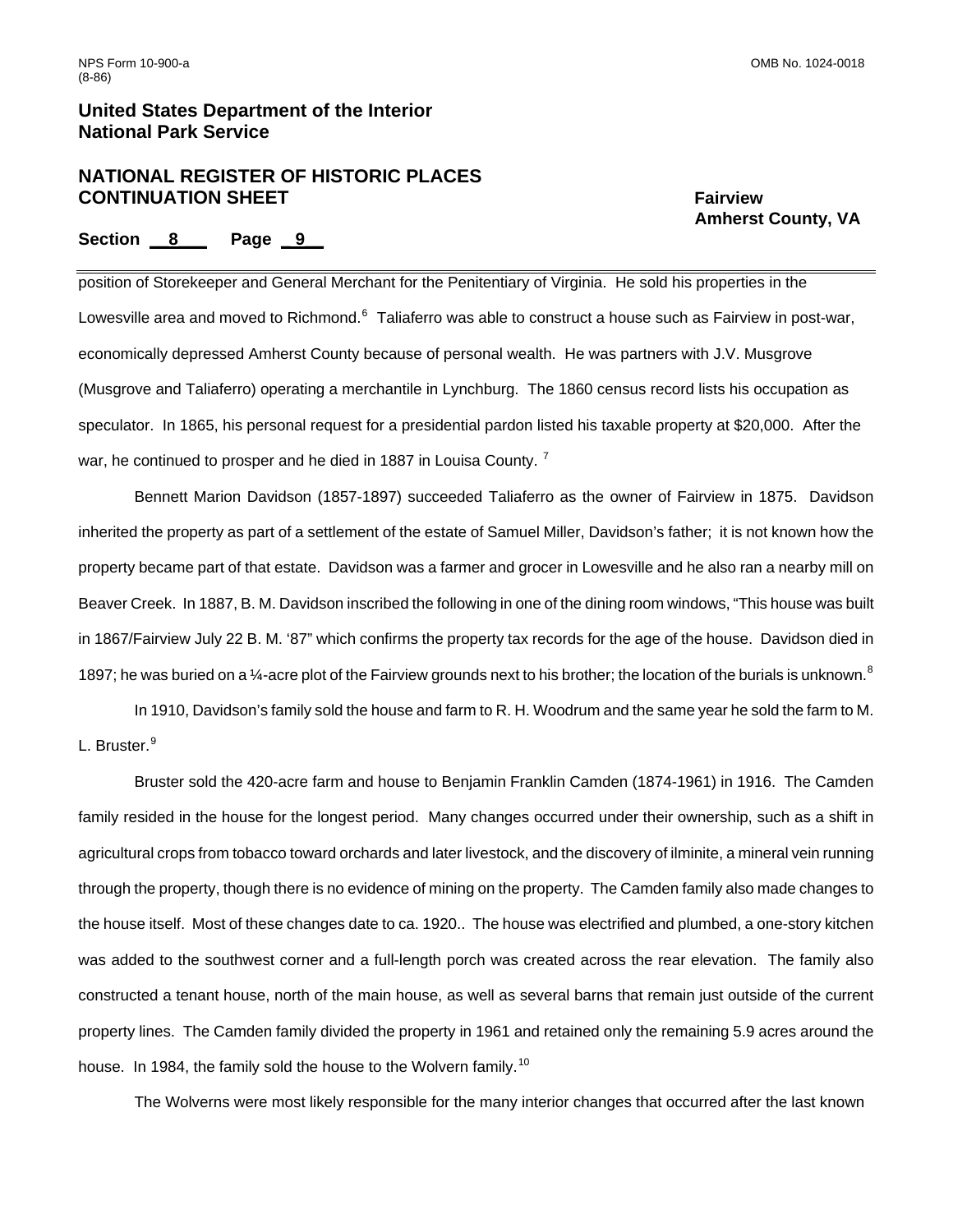# **NATIONAL REGISTER OF HISTORIC PLACES CONTINUATION SHEET** FAIRWALLER FAIRWIEW FAIRWIEW

 **Amherst County, VA** 

### **Section \_\_8\_\_\_ Page \_ 10\_\_**

survey of the house in 1979. A local newspaper article in 1986 detailed a restoration underway at the house. Changes that occurred include the introduction of a doorway between the parlor and dining room, the elimination of the rear stair, as well at the elimination of three fireplaces: two on the first floor and one on the second. The northeast room was reconfigured and reused as a laundry room; the remaining space became a bathroom that was accessible only from the northwest room.[11](#page-22-1)

The Wolverns sold the house to the Noons in the 1990s. The Noons operated the house as a bed and breakfast inn until they sold the house in 2000 to current owner, Jennifer Kilgore. Until recently, the house was used as a private residence and Ms. Kilgore is in the process of reopening the house as a bed and breakfast.<sup>[12](#page-22-1)</sup>

### **SIGNIFICANCE**

 Fairview is an unusual example of the Italian Villa style of architecture popularized by A. J. Downing in the 1840s. The style was also featured in period pattern books by Downing, Samuel Sloan and William Ranlett. The house contains many defining characteristics of the style such as a tower, arched windows, bay window, decorative lintels, lowpitched roofs with overhanging eaves, and fascia board with brackets. Unique features of the house include the 45 degree orientation of the tower to the main block and the complex massing and roofline of the main block of the house. In the immediate area, there are no other comparable houses. The design of the house was likely influenced by period pattern books, but the unusual aspects of the design suggest that the architect was creative and not bound to the regularity of the published designs. Although no documentation has been located that specifies the architect, a known local architect, Robert C. Burkholder, may have been involved.<sup>[13](#page-22-1)</sup>

The Italian Villa style, featuring a central tower, was popular in the Lynchburg area in the 1850s.Following the Civil War the Italianate style, without the tower, was a popular design for houses in the city. The earliest known example of an Italian Villa in the area was the renovated farmhouse, Sweet Briar House (005-0018) in Amherst County. In Lynchburg during the 1850s, two Italian Villa houses were designed by Thomas Eastlack of Philadelphia; by 1940, these no longer existed. Once his Lynchburg commissions were complete, Eastlack left Lynchburg and no evidence suggests that he ever returned. During the Civil War, little to no construction occurred in the Lynchburg area due to the economic devastation of the state and area; recovery after the war was slow.<sup>[14](#page-22-1)</sup>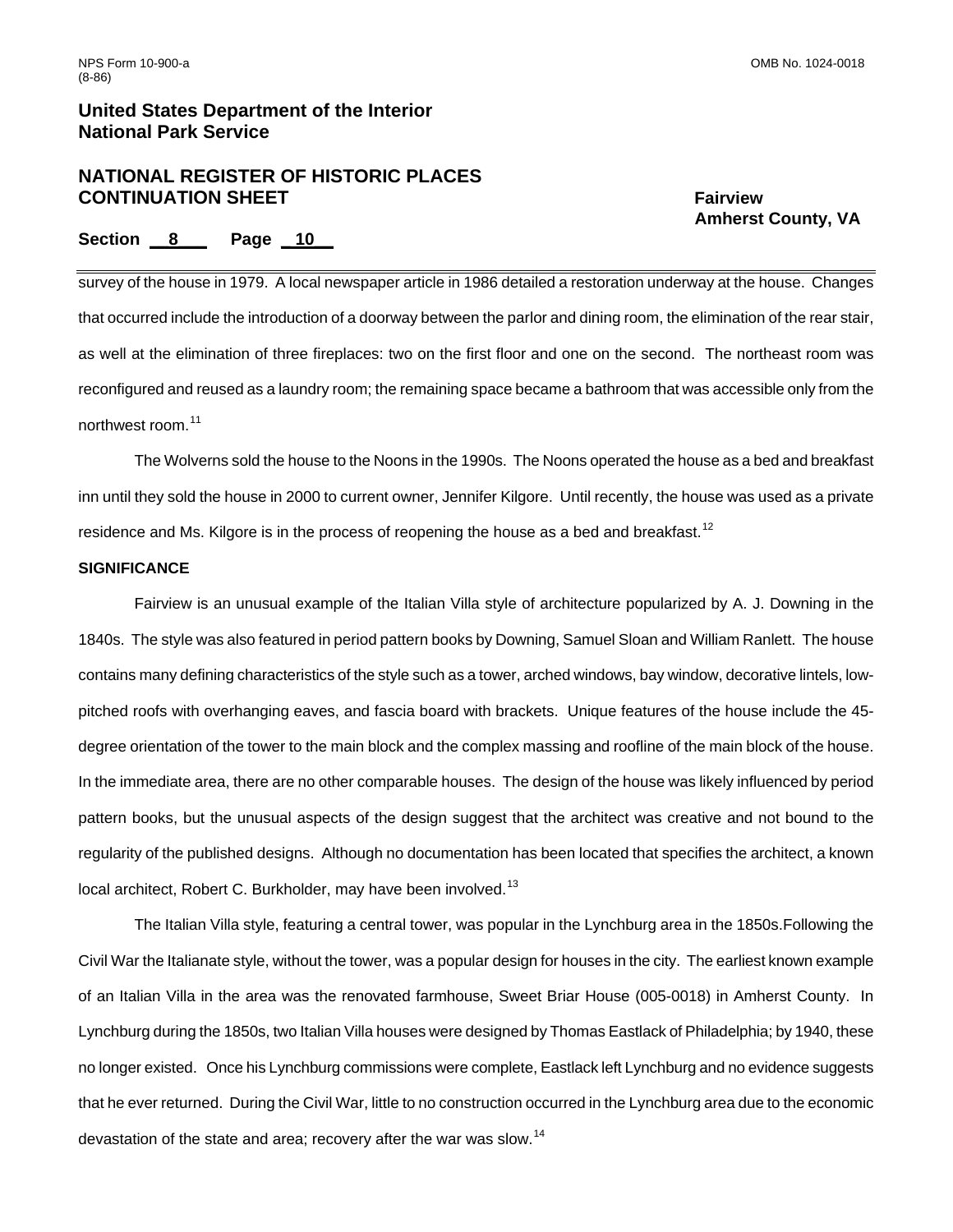# **NATIONAL REGISTER OF HISTORIC PLACES CONTINUATION SHEET** Fairview

 **Amherst County, VA** 

# **Section \_\_8\_\_\_ Page \_ 11\_\_**

Given its complex design, there is some thought that Fairview represents the work of an architect. Lynchburg architectural historian S. Allen Chambers suggests that Robert C. Burkholder (1826 – 1914) may have been responsible for Fairview's design. Burkholder had a series of commissions in Lynchburg City and Bedford County between 1854 and 1886; these included residences, stores, churches, tenements, factories and public buildings. However, no evidence has been found to link Burkholder with the house.<sup>[15](#page-22-1)</sup>

 Fairview is a well preserved example of post-war construction in Amherst County. Other post war construction in the county includes Edgewood (Boulder Springs, 005-0158) and Hite's Store (005-0058). Amherst, like most of the area was economically depressed following the Civil War. Taliaferro moved from the city of Lynchburg and began to invest in the local economy by purchasing property in the village of Lowesville. He owned, but did not operate Woodson's Mill. He and his partner built Hite's Store. This store is listed on the National Register of Historic Places and is described as an unusual interpretation of the Greek Revival style.<sup>[16](#page-22-1)</sup> It is interesting that both Fairview and the store, were built in popular architectural styles with the same masonry bond patterns. They have unusual plans and are unique, landmark buildings in the area. It is possible that they were designed by the same person. Fairview is a creative variation of a popular architectural style and, in Amherst County, it is the only known house built in the Italian Villa style.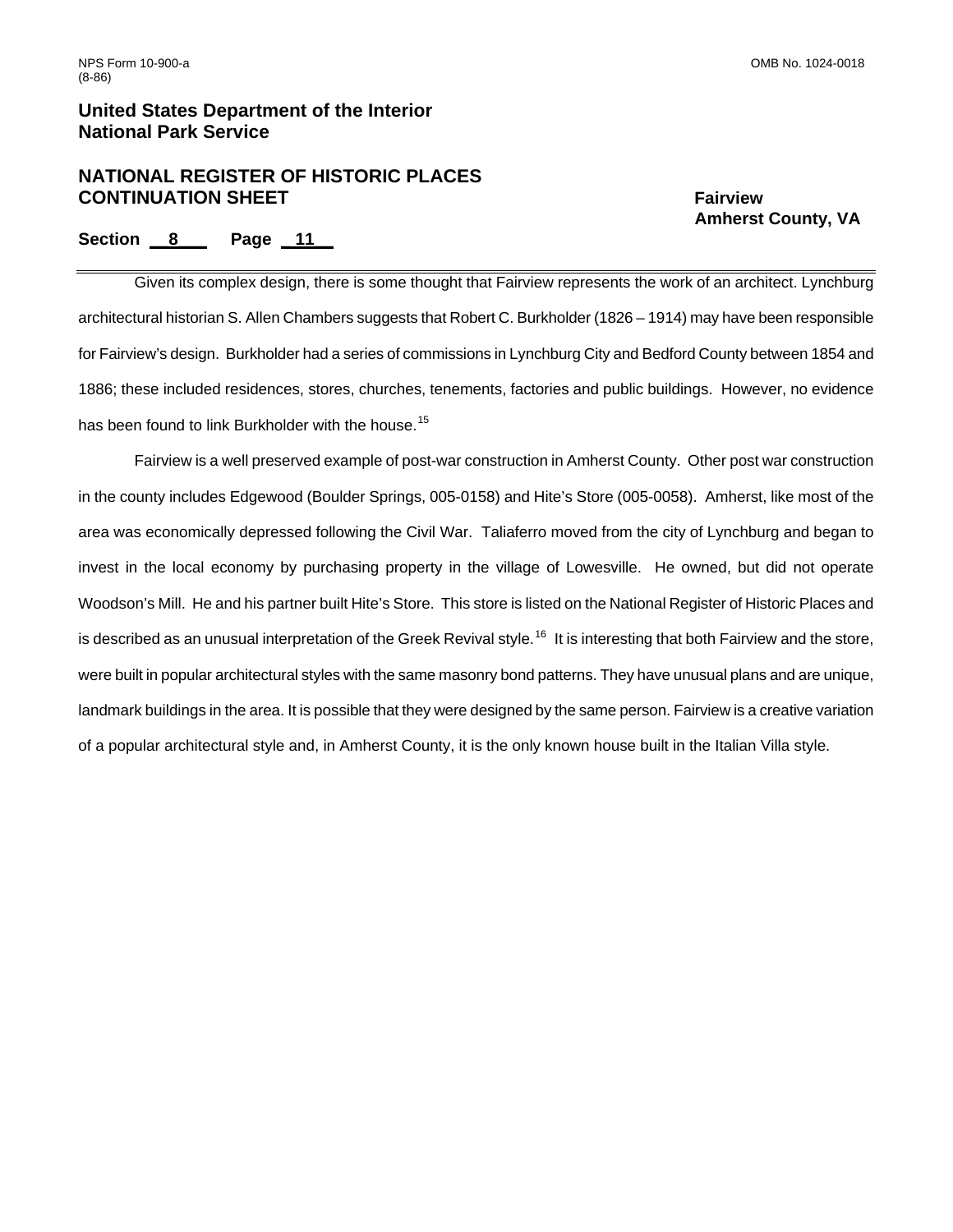# **NATIONAL REGISTER OF HISTORIC PLACES CONTINUATION SHEET** FAIRWALLER THE STATE FAIRWIEW SHEET

 **Amherst County, VA** 

**Section \_9\_\_\_\_ Page \_12\_\_** 

### **9. Major Bibliographical References**

Amherst County Land Tax Records 1823-34, and 1863-1886 available on microfilm from Library of Virginia.

Amherst County Land Tax Records 1936-64 available at the Amherst County Courthouse, Amherst, Virginia.

Amherst County Deed Book G, pp. 685, 682.

Amherst County Deed Book V, p. 232.

Amherst County Deed Book FF, pp. 276, 279.

Amherst County Deed Book H, p. 47.

Amherst County Deed Book KK, pp. 58,107.

Amherst County Deed Book MM, p. 48.

Amherst County Deed Book 64, pp. 4, 285.

Amherst County Deed Book 75, p. 245.

Amherst County Deed Book 236, p. 284.

Amherst County Deed Book 483, p. 120.

Amherst County Deed Book 506, pp.147, 152.

- Amherst County Deed Book 816, p. 66.
- Amherst County Will Book 4, p. 473.
- Amherst County Will Book 17, p. 6.
- Amherst County Will Book 23, p. 43.

*Chataigne's Business Directory 1888-1889*, available online from [http://www.ls.net/~newriver/va/amher88.htm.](http://www.ls.net/%7Enewriver/va/amher88.htm)

- Grattan, Peachy R., *Reports of the Cases Decided in the Supreme Court of Appeals of Virginia," Vol. XXX from January 31 to November 1, 1878,* Case No. 255 available online from [www.books.google.com.](http://www.books.google.com/)
- Mosby, Charles L., *Samuel Miller's Executor vs. Board of the Literary Fund and Others, Original Bill, and Robert W. Davidson and others vs. Miller's Executor and Others on a Cross Bill. Argument by Counsel for the Davidsons,* Lynchburg, Va.: Bryan & Browne, 1872.

US Federal Non-population Census for Industry, 1880 available on microfilm from Library of Virginia.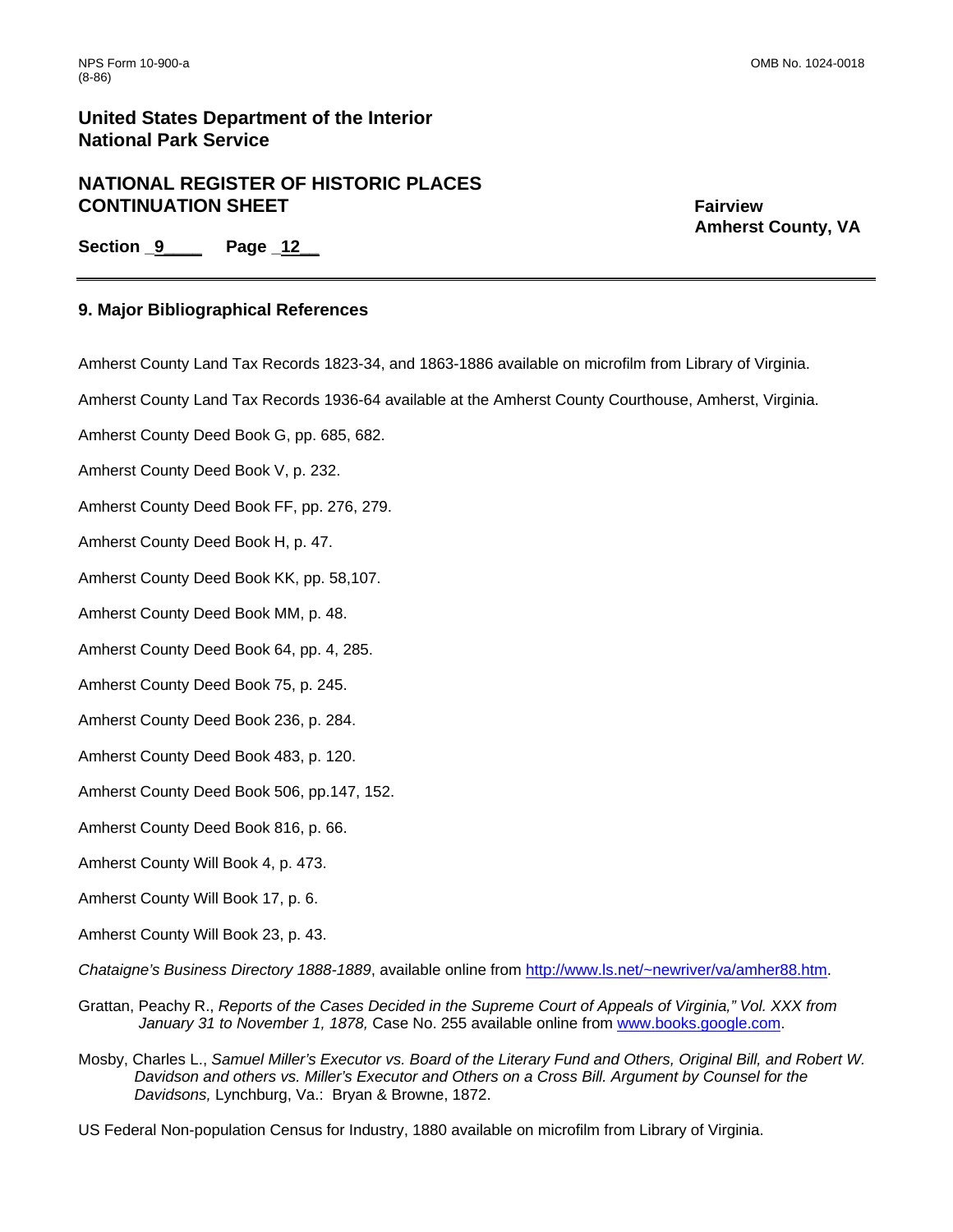# **NATIONAL REGISTER OF HISTORIC PLACES CONTINUATION SHEET** FAIRWALLER THE STATE FAIRWIEW SHEET

 **Amherst County, VA** 

**Section \_9, 10\_\_\_\_ Page \_13\_\_** 

US Federal Census Records 1850-1910 available online from [www.ancestry.com](http://www.ancestry.com/).

Fairview File available from Amherst County Museum and Historical Society, Amherst, Virginia.

Chambers, S. Allen, *Lynchburg: An Architectural History*, Charlottesville, Va.: Univ. of Virginia Press, 1981.

Ryan, Richard H., *Robert C. Burkholder of Lynchburg, Virginia: A Typical Victorian Architect*, a master's thesis 1981 University of Virginia.

### **10. Geographical Data**

#### **Verbal Boundary Description**

The property being nominated is identified as # 86A on tax parcel map 39 for Amherst County, Virginia.

#### **Boundary Justification**

This is the same property deeded to Jennifer Kilgore recorded in Amherst County Deed Book 816, page 66 dated 7 September 2000. The 5.9 acres are the remainder of the original 544 acre-farm on which Taliaferro built his house and the property includes all of the significant buildings associated with the historic house.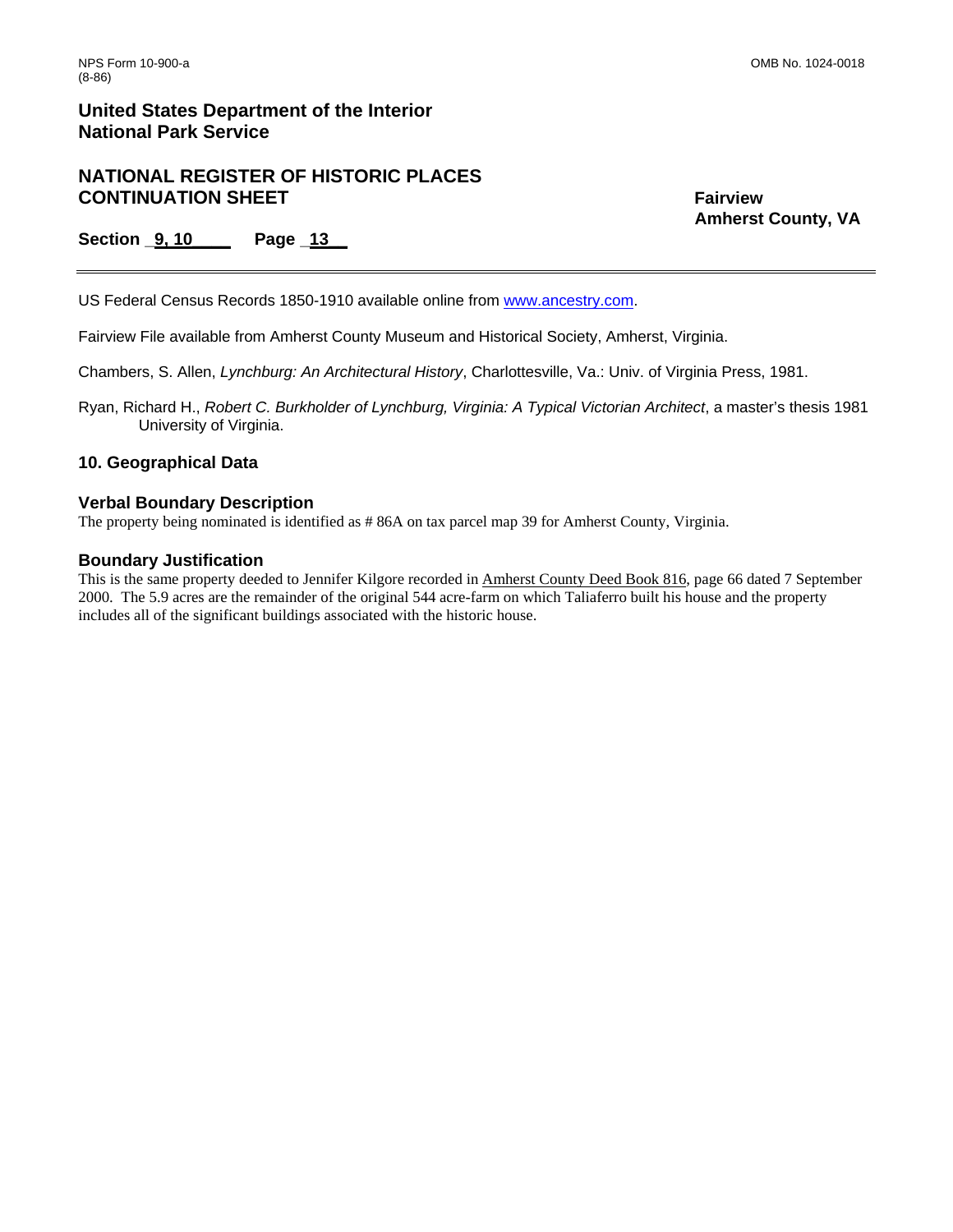# **NATIONAL REGISTER OF HISTORIC PLACES CONTINUATION SHEET** FAIRWALLER THE STATE FAIRWIEW SHEET

 **Amherst County, VA** 

Section Photolist Page 14

Fairview, Amherst County, Virginia DHR file no. 005-0006 Photos taken by Sandra Esposito, December 2007 and June 2008.

- 1. Facing Southeast—Main House and Outbuildings
- 2. Facing West—Main or East Elevation
- 3. Facing Northwest—South and East Elevations
- 4. Facing Southeast—North and West Elevations
- 5. Facing West—Interior Center Hall
- 6. Facing Southeast—Parlor Jib Windows
- 7. Facing West—Parlor Mantel
- 8. Facing Northeast-2<sup>nd</sup> Floor Northwest Bedroom
- 9. Facing East-3<sup>rd</sup> Floor South Room Window & Door Detail
- 10. Facing Northeast-3<sup>rd</sup> Floor Tower Window Detail
- 11. Facing Southeast—Smokehouse
- 12. Facing Northwest—Tenant House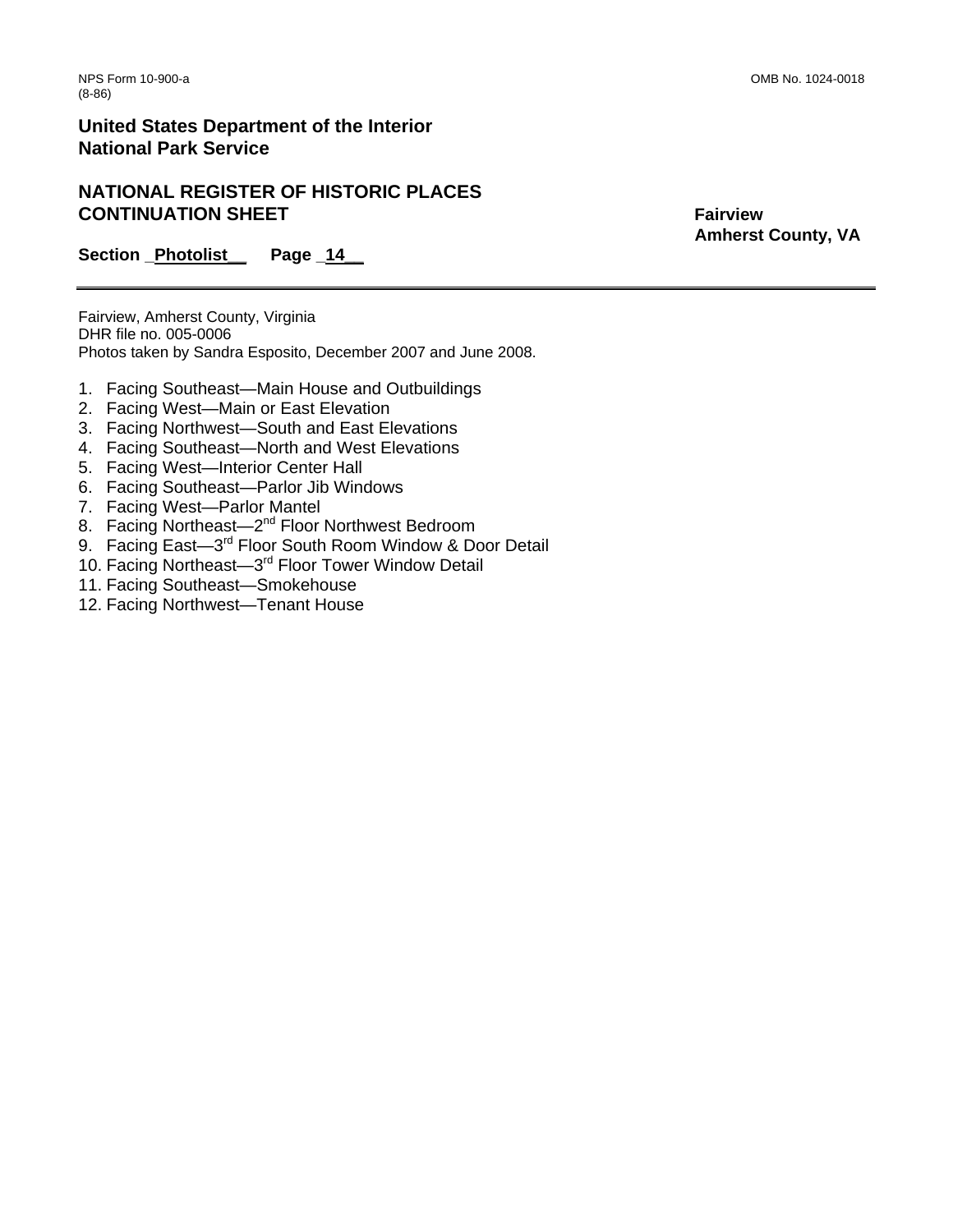# **NATIONAL REGISTER OF HISTORIC PLACES CONTINUATION SHEET** FAIRWALLER THE STATE FAIRWIEW SHEET

 **Amherst County, VA** 

**Section \_9, 10\_\_\_\_ Page \_15\_\_** 

#### **Endnotes**

 $\overline{\phantom{a}}$ <sup>1</sup> Evidence for the alterations to the original floor plan are taken from the Fleming McMullin, Jr., 1957 HABS survey; David W. Baber, 1979 VA Historic Landmarks Commission survey and a 1986 Amherst New-Era Progress article, all found in the files of the Amherst County Museum and Historical Society.

 $2$  Coincidentally this inscription was made about two months after Nathan C. Taliaferro died.

<sup>3</sup> David W. Baber, 1979 VA Historic Landmarks Commission survey.

<sup>4</sup> Samuel Sloan,"Sloan's Victorian Building," (New York: Dover, 1980), reprint of 1852 ed., Design VI Plate XXIII. <sup>5</sup> This building is on a concrete pad and most outbuildings seen in this area were originally built upon rock foundations, also the building is located very near the house. It is closer than most observed and it sits directly in view

of the house. Most smokehouses in the area are built off a corner of the house not in direct line of the house.  $6$  Amherst County Deed Book FF, p. 276; Susan E. Smead, Hite's Store-National Register Nomination, (DHR  $\#$ 005-0058) available online from [www.dhr.virginia.gov](http://www.dhr.virginia.gov/); Marc C. Wagner and Susan E. Smead, Woodson's Mill-National Register Nomination, (DHR #062-0093) available online from [www.dhr.virginia.gov](http://www.dhr.virginia.gov/); Amherst County Deed Book 75, p. 245; Amherst County Deed Book 506, p. 147, 152; and Amherst County Deed Book 816, p. 66. The land on which Fairview was built was part of a land grant to Edward Carter in 1794. The grant was divided and 842 acres were sold to Joel Franklin who built a home on the land that is believed to still survive and can be seen from Fairview. Franklin's widow sold 544 acres to James F. Taliaferro; who sold the same to his nephew Nathan C. Taliaferro in 1863(Amherst County Deed Book G, p. 655; Amherst County Will Book 4, p. 473; Amherst County Deed Book V, p. 232.); Amherst County Deed Book MM, p. 48; U.S. Federal Census Records for 1850 and 1860 available online from [www.ancestry.com;](http://www.ancestry.com/) and Amherst County Land Tax Records 1863-1882, available on microfilm from Library of Virginia. <sup>7</sup>

 Peachy R. Grattan, *Reports of the Cases Decided in the Supreme Court of Appeals of Virginia," Vol. XXX from January 31 to November 1, 1878,* Case No. 255 available online from [www.books.google.com;](http://www.books.google.com/) 1860 US Federal Census Record; and Confederate Applications for Presidential Pardons 1865-1867, available online from [www.ancestry.com.](http://www.ancestry.com/)

Amherst County Deed Book KK, p. 58; 1870 and 1880 U. S. Federal Census, both available on line at [www.ancestry.com;](http://www.ancestry.com;/) Chataigne's Business Directory 1888-1889, available online from [www.newrivernotes.com/va/amher88.htm;](http://www.newrivernotes.com/va/amher88.htm;) Sherrie and William McLeRoy, *More Passages: A New History of Amherst County*, (Bowie, MD*.*: Heritage Press, 1995) pp. 108; Amherst County Will Book 23, p. 43; Amherst County Deed Book 64, p. 285; and Amherst County Deed Book 64, p.4. Amherst County Deed Book KK, p. 58; 1870 and 1880 U. S. Federal Census, both available on line at [www.ancestry.com;](http://www.ancestry.com;/) Chataigne's Business Directory 1888-1889, available online from [www.newrivernotes.com/va/amher88.htm;](http://www.newrivernotes.com/va/amher88.htm;) Sherrie and William McLeRoy, *More Passages: A New History of Amherst County*, (Bowie, MD*.*: Heritage Press, 1995) pp. 108; Amherst County Will Book 23, p. 43; Amherst County Deed Book 64, p. 285; Amherst County Deed Book 64, p.4; and 1880 Non-population Census Schedule for Industry available on microfilm at the Library of Virginia. B.M. Davidson was the youngest illegitimate son of Samuel Miller, a wealthy man in Lynchburg who left money to begin the Miller School in Albemarle and the Miller Home and Miller Park in Lynchburg. The settlement of his estate took from his death in 1869 until 1875 and it was a case that eventually was settled in the Va. Supreme Court a reference can be found: Charles L. Mosby "Samuel Miller's executor vs. Board of the Literary Fund and others, original bill, and Robert W. Davidson and others vs. Miller's executor and others on a cross bill. Argument by Counsel for the Davidsons," (Lynchburg, Va.: Bryan & Browne, 1872) and it is interesting to note that another house in Amherst County was also involved in this case, Mountain View (005-0011).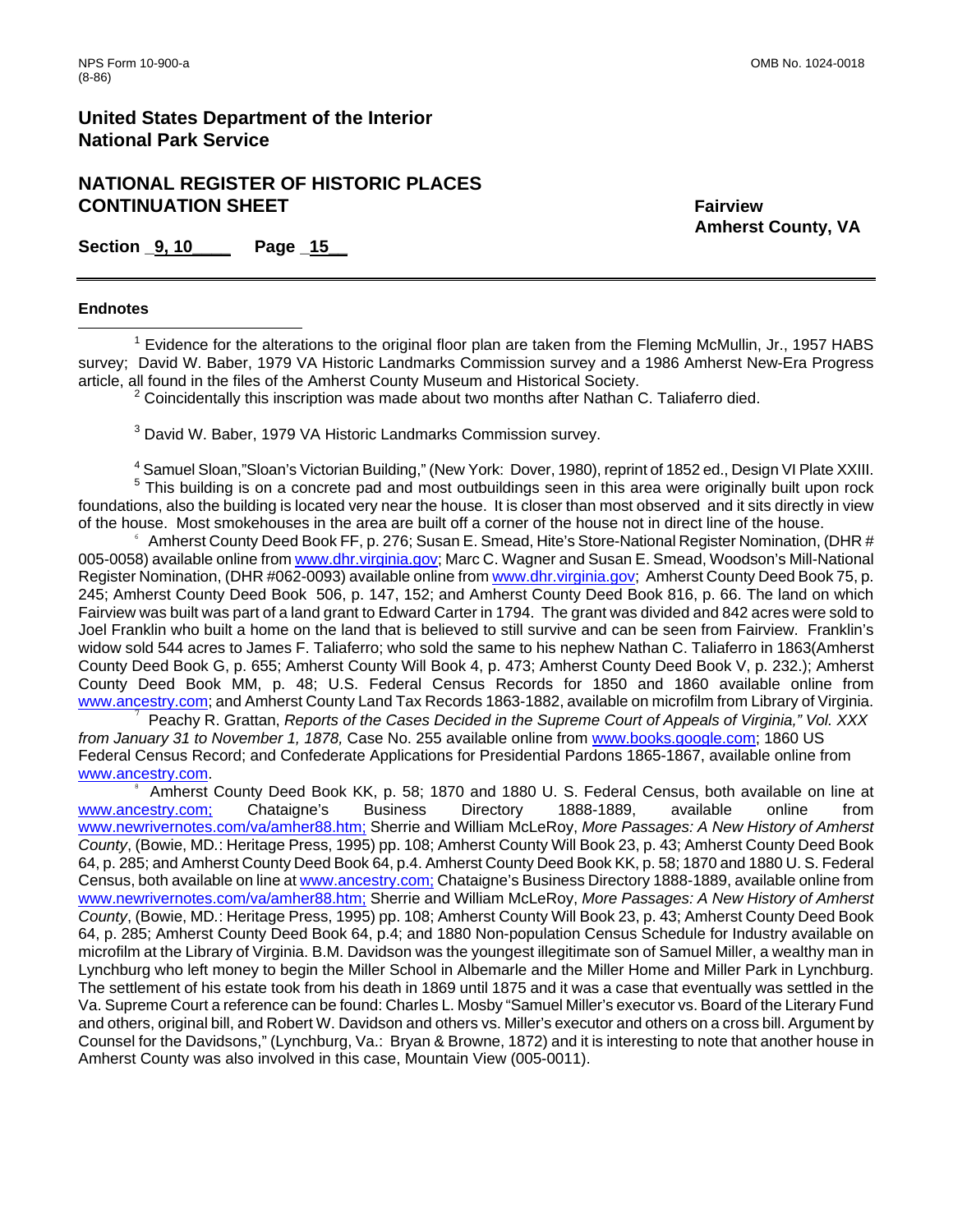<span id="page-22-1"></span>

**United States Department of the Interior National Park Service** 

# **NATIONAL REGISTER OF HISTORIC PLACES CONTINUATION SHEET** Fairview

 **Amherst County, VA** 

**Section \_9, 10\_\_\_\_ Page \_16\_\_** 

<span id="page-22-0"></span><sup>9</sup> Amherst County Deed Book 64, p. 4; Amherst County Deed Book 64, p. 285 and Amherst County Deed Book 75, p. 245. Both of the Davidson women moved to Roanoke after the house was sold.

<sup>10</sup> Amherst County Deed Book 75, p. 245; Amherst County Deed Book 143, p.482; Amherst County Plat Book F, p. 226; Amherst County Deed Book 236, p. 284, 286, 288, 290; Amherst County Deed Book 359, p. 224; Amherst County Deed Book 483, p. 120; Amherst County Deed Book 495, p. 167; Amherst County Deed Book 496, p. 398-400; and Amherst County Deed Book 506, p. 147, 152. Ilmenite is an ore used in making titanium no records indicate mining of the ore but it is known that the nearby Piney River Plant manufactured titanium dioxide from 1931 to 1971.

 $11$  Evidence for the alterations to the original floor plan are taken from the Fleming McMullin, Jr., 1957 HABS survey; David W. Baber, 1979 VA Historic Landmarks Commission survey and a 1986 Amherst New-Era Progress article, all found in the files of the Amherst County Museum and Historical Society.

<sup>12</sup> Amherst County Deed Book 749, p. 155; and Amherst County Deed Book 816, p. 66.

<sup>13</sup> Norman Tyler, "Historic Preservation: An Introduction to Its History, Principles & Practice," (N. Y.: W. W. Norton, 2000), p. 118; and Marcus Whiffen and Frederick Koeper, "American Architecture: 1607-1976," (Cambridge, MA: MIT Press, 1980), p. 186.

<sup>14</sup> S. Allen Chambers, "Lynchburg: An Architectural History," (Charlottesville, Va.: Univ. of Virginia Press, 1981), pp. 130-216. Elijah Fletcher mentioned workers at the house but a specific architect for the house design remains unknown.

<sup>15</sup> Burkholder was known to have had in his collection pattern books by A. J. Downing, Samuel Sloan, and William H. Ranlett; the influences from these can be seen in his various Lynchburg works. Burkholder's earliest houses were demolished; his earliest surviving work is the Court Street Baptist Church (118-0156). He also designed other local commercial and residential structures and was the contracted builder for the Miller Home. If Fairview is indeed a work by Burkholder than it would be the earliest known surviving work since the majority of his Lynchburg work began about 1854. I spoke with Allen Chambers, Architectural Historian, (by email dated May 2008) concerning the possibility of this house being a Burkholder design and his opinion was that Burkholder was likely the only person that could design such an unusual house. Richard Ryan, in his thesis, states several traits of Burkholder such as his preference for brick houses and his willingness to work with each owner and his willing attitude to be creative with forms like his house at 203 Cabell St. in Lynchburg, Va. Ryan, "Burkholder"; Chambers, "Lynchburg," pp. 198-253.;A. J. Downing, "The Architecture of Country Houses," (New York : Dover, 1969), reprint of the 1850 ed., Design XVII; Samuel Sloan, "Sloan's Victorian Building," (New York: Dover, 1980), reprint of 1852 ed., Designs 1 & 53; William H. Ranlett, , "Early Victorian Designs," (Mineola, N. Y.: Dover Publications, 1996) reprint of the 1847 ed., Design X, Plate 32; S. Allen Chambers, "Lynchburg: An Architectural History," (Charlottesville, Va.: Univ. of Virginia Press, 1981), pp. 198-253; Richard H. Ryan, "Robert C. Burkholder of Lynchburg, Virginia: A Typical Victorian Architect," a master's thesis 1981 University of Virginia; Peachy R. Grattan, " Reports of the Cases Decided in the Supreme Court of Appeals of Virginia," Vol. XXX from January 31 to November 1, 1878 Case No. 255, p. 91 available online from [www.books.google.com;](http://www.books.google.com/) Burkholder was the local builder of the Miller House or Female Orphan Asylum designed by Col. John Ellicott; it was located in Lynchburg and funded by Samuel Miller; according to The Virginia Architects, Burkholder's work was concentrated in the Lynchburg and Bedford area from 1852-1886 with the exception of one house, Bell Residence, in Pulaski County in 1874; John E. Wells, The Virginia Architects: 1835-1955, (Richmond, Va.: New Southern Architects Press, 1987), pp. 55-57.

<sup>16</sup> Susan E. Smead, Hite's Store-National Register Nomination, (DHR # 005-0058) available online from [www.dhr.virginia.gov](http://www.dhr.virginia.gov/).